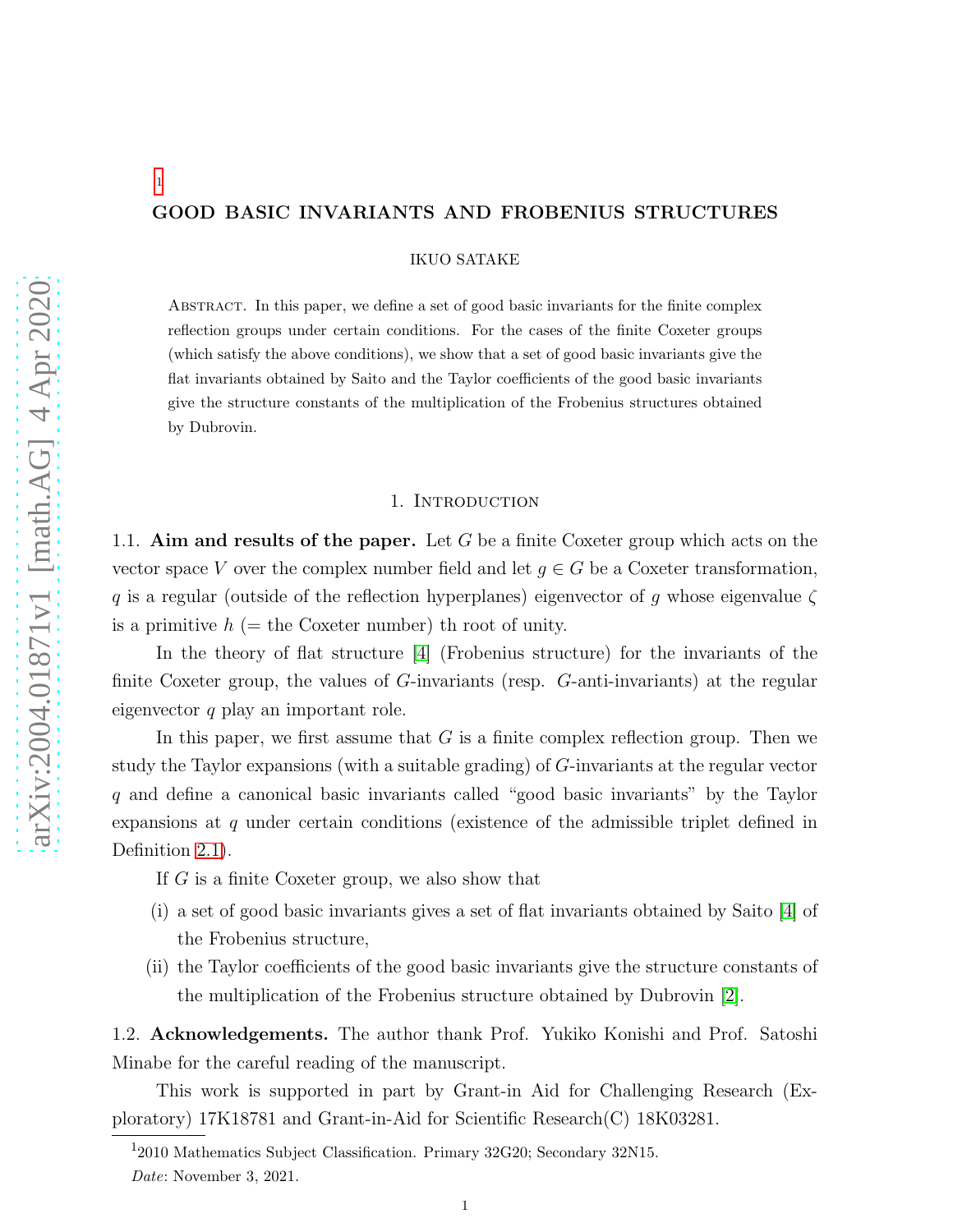#### $2\,$   $\,$  IKUO SATAKE

# 2. GRADED ALGEBRA STRUCTURE ON  $\mathbb{C}[V]$

Let V be a C-vector space of  $\dim_{\mathbb{C}} V = n$ . From Section 2 to Section 5, we assume that  $G \subset GL(V)$  is a finite complex reflection group, i.e. G is generated by a reflection, where  $g \in G$  is called a reflection if it is diagonalizable and if all but one of its eigenvalues are equal to 1.

2.1. Graded algebra structure on  $\mathbb{C}[V]^G$ . Let  $\mathbb{C}[V]$  be a symmetric tensor algebra of  $V^* := \text{Hom}(V, \mathbb{C})$ , which is identified with the algebra of polynomial functions on V. Let  $z^1, \dots, z^n$  be a basis of  $V^*$ . Then

$$
z^{a} := (z^{1})^{a_{1}} \cdots (z^{n})^{a_{n}} \quad (a = (a_{1}, \cdots, a_{n}) \in \mathbb{Z}_{\geq 0}^{n})
$$
\n(2.1)

gives a basis of  $\mathbb{C}[V]$ .

On the C-algebra  $\mathbb{C}[V]$  the natural grading is defined by counting the degree of  $z^a$ as

$$
|a| = a_1 + \dots + a_n \tag{2.2}
$$

for  $a = (a_1, \dots, a_n) \in \mathbb{Z}_{\geq 0}^n$ .

The action of  $g \in G$  on  $F \in \mathbb{C}[V]$  is defined by

$$
(g \cdot F)(v) = F(g^{-1} \cdot v) \quad (v \in V).
$$
 (2.3)

We denote the algebra of G-invariant elements of  $\mathbb{C}[V]$  by  $\mathbb{C}[V]^G$ . The grading of  $\mathbb{C}[V]$ induces the grading on the algebra  $\mathbb{C}[V]^G$ . We denote its degree j part by  $S(j)$ .

By the famous result of Shephard-Todd-Chevalley, for a finite complex reflection group G, the algebra  $\mathbb{C}[V]^G$  is generated by algebraically independent homogeneous elements  $x^1, \dots, x^n$  with degree  $d_1 \leq d_2 \leq \dots \leq d_n$  which we call a set of *basic invariants*.

We remark that a set of basic invariants is not unique, but the degrees  $d_1, \dots, d_n$ are uniquely determined. We put

$$
d := (d_1, \cdots, d_n). \tag{2.4}
$$

Then the degree j part  $S(j)$  could be also written as

$$
S(j) := \{ \sum_{b \in \mathbb{Z}_{\geq 0}^n} A_b x^b \in \mathbb{C}[V]^G \mid A_b \in \mathbb{C}, \ d \cdot b = j \}
$$
 (2.5)

where we denote

$$
x^{b} = (x^{1})^{b_{1}} \cdots (x^{n})^{b_{n}}, \quad d \cdot b = d_{1}b_{1} + \cdots + d_{n}b_{n}
$$
 (2.6)

and we have the decomposition

<span id="page-1-0"></span>
$$
\mathbb{C}[V]^G = \bigoplus_{j=0}^{\infty} S(j). \tag{2.7}
$$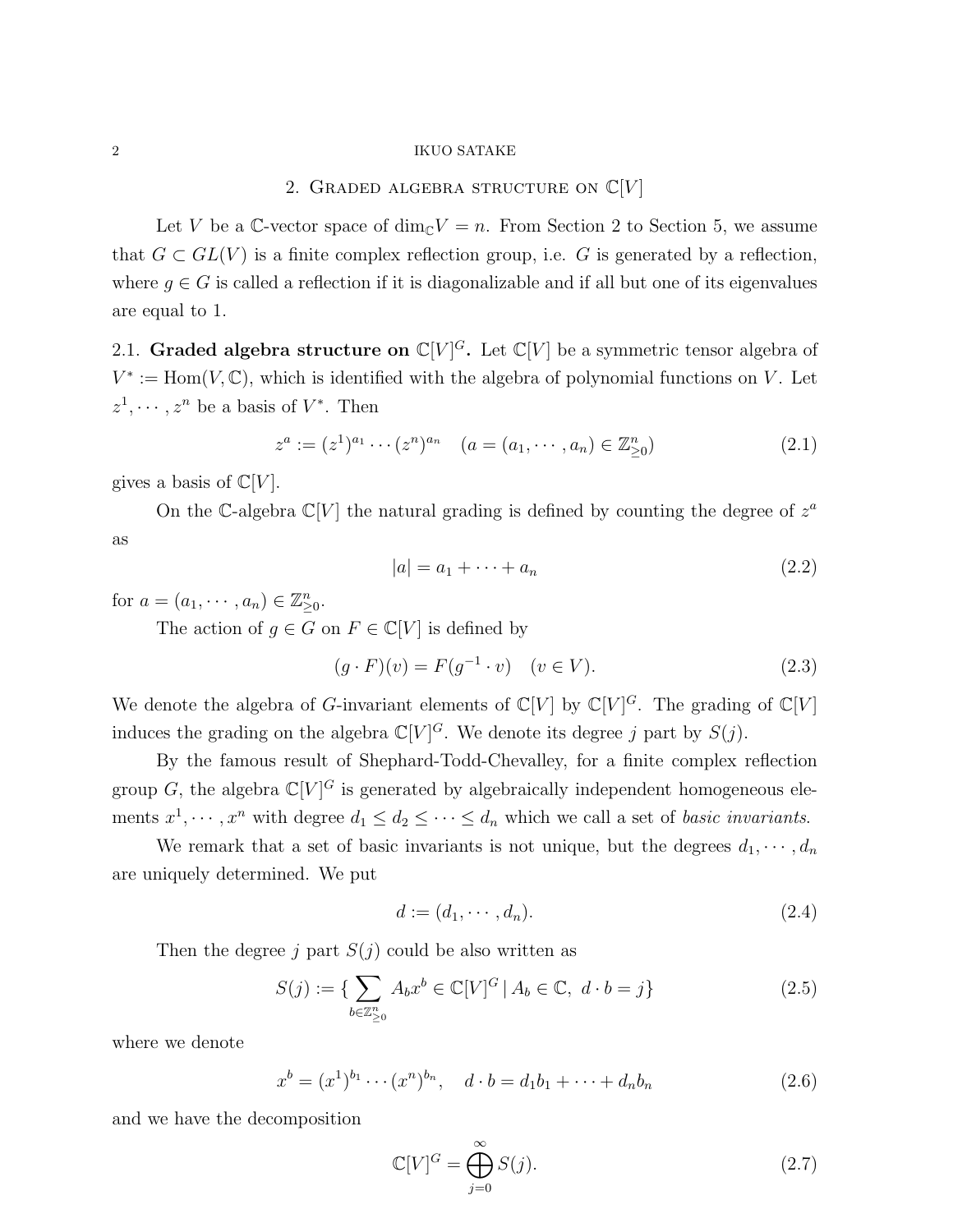2.2. Admissible triplet. In this subsection, we introduce a notion of the admissible triplet.

<span id="page-2-0"></span>Definition 2.1. For  $g \in G$ ,  $\zeta \in \mathbb{C}$  and  $q \in V$ , we call the triplet  $(g, \zeta, q)$  admissible if it satisfies the following conditions:

- (i) the vector  $q \in V$  is the eigenvector with eigenvalue  $\zeta$  which is a primitive  $d_n$  th root of unity,
- (ii) the Jacobian matrix

<span id="page-2-1"></span>
$$
\left(\frac{\partial x^{\alpha}}{\partial z^{\beta}}(q)\right)_{1\leq\alpha,\beta\leq n} \tag{2.8}
$$

is invertible, where  $z^1, \dots, z^n \in V^*$  is a coordinate function of V,

(iii) the eigenvalues of g on V is  $\zeta^{1-d_{\alpha}}$   $(1 \leq \alpha \leq n)$ .

Hereafter we fix an admissible triplet  $(g, \zeta, q)$ . By (iii) of Definition [2.1,](#page-2-0) we may and shall assume that

<span id="page-2-5"></span>
$$
g \cdot z^{\alpha} = \zeta^{d_{\alpha}-1} z^{\alpha} \ (1 \le \alpha \le n)
$$
\n<sup>(2.9)</sup>

for  $z^{\alpha}$  in Definition [2.1\(](#page-2-0)ii). We put

$$
\widetilde{g} := \zeta^{-1} \cdot g \in GL(V). \tag{2.10}
$$

Then we have

<span id="page-2-2"></span>
$$
\widetilde{g} \cdot q = q, \quad \widetilde{g} \cdot z^{\alpha} = \zeta^{d_{\alpha}} z^{i}, \quad \widetilde{g} \cdot x^{\alpha} = \zeta^{d_{\alpha}} x^{\alpha} \ (1 \le \alpha \le n). \tag{2.11}
$$

Thus we have

<span id="page-2-3"></span>
$$
z^{\alpha}(q) = 0 \ (d_{\alpha} < d_n), \quad x^{\alpha}(q) = 0 \ (d_{\alpha} < d_n), \tag{2.12}
$$

$$
\frac{\partial x^{\alpha}}{\partial z^{\beta}}(q) = 0 \ (d_{\alpha} \neq d_{\beta}), \tag{2.13}
$$

For  $a, b \in \mathbb{Z}_{\geq 0}^n$ , we have

<span id="page-2-4"></span>
$$
\left(\frac{\partial^b}{\partial z^b}x^a\right)(q) = 0 \quad (d \cdot b \not\equiv d \cdot a \text{ (mod } d_n)).\tag{2.14}
$$

where we denote

$$
\frac{\partial^b}{\partial z^b} = \left(\frac{\partial}{\partial z^1}\right)^{b_1} \cdots \left(\frac{\partial}{\partial z^n}\right)^{b_n} \quad \text{for } b = (b_1, \dots, b_n) \in \mathbb{Z}_{\geq 0}^n. \tag{2.15}
$$

Remark 2.2. We remark that the facts  $(2.8)$ ,  $(2.11)$ ,  $(2.12)$ ,  $(2.13)$  suggest that we should recognize q as a fixed point of  $\tilde{g}$  and see  $x^{\alpha}$  as an analogous object of  $z^{\alpha}$  at q for  $1 \le \alpha \le n$ . This leads to the idea to study the Taylor expansion of  $x^{\alpha} - x^{\alpha}(q)$  (1  $\leq \alpha \leq n$ ) by  $z^1 - z^1(q), \cdots, z^n - z^n(q).$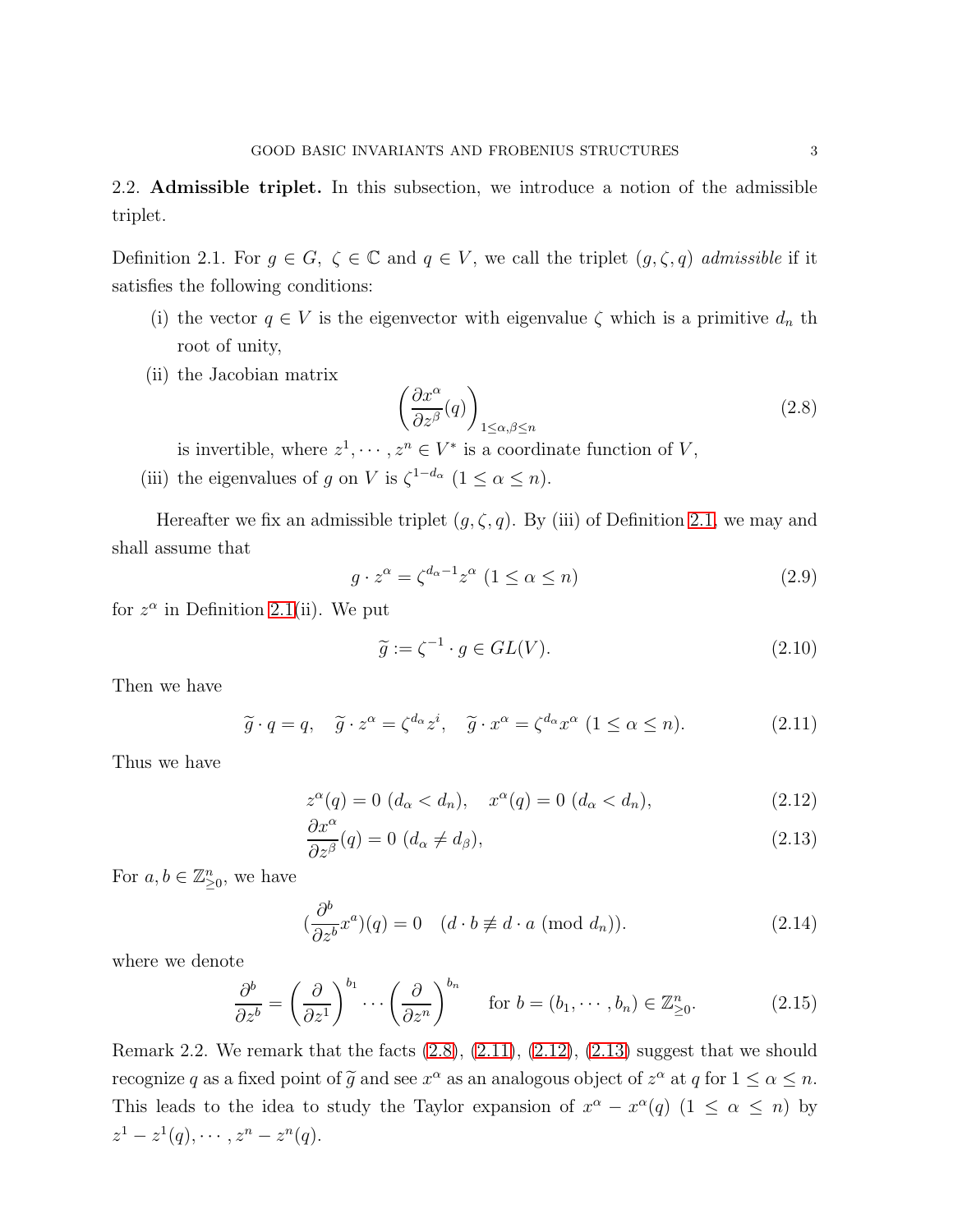2.3. Graded algebra structure on  $\mathbb{C}[V]$ . We introduce on  $\mathbb{C}[V]$  another Z-grading by the aid of the admissible triplet  $(g, \zeta, q)$ .

Definition 2.3. For  $j \in \mathbb{Z}_{\geq 0}$ , we define

$$
V(g,\zeta,q)(j) := \{ \sum_{b \in \mathbb{Z}_{\geq 0}^n} c_b z^b \in \mathbb{C}[V] \, | \, c_b \in \mathbb{C}, d \cdot b = j \}. \tag{2.16}
$$

We remark that an admissible triplet  $(g, \zeta, q)$  naturally gives only  $\mathbb{Z}/d_n\mathbb{Z}$ -grading on  $\mathbb{C}[V]$  by  $\widetilde{g} \cdot z^{\alpha} = \zeta^{d_{\alpha}} z^{\alpha}$  for  $1 \leq \alpha \leq n$ . We lift it to the Z-grading.

We give a graded algebra structure on  $\mathbb{C}[V]$  by the decomposition

<span id="page-3-0"></span>
$$
\mathbb{C}[V] = \bigoplus_{j=0}^{\infty} V(g,\zeta,q)(j). \tag{2.17}
$$

### 3. GRADED ALGEBRA ISOMORPHISM  $\psi$

Let G be a finite complex reflection group and let  $(g, \zeta, q)$  be an admissible triplet.

### 3.1. The morphisms.

Definition 3.1. For an admissible triplet  $(g, \zeta, q)$ , we define the morphisms for a basis  $x^a$  $(a\in\mathbb{Z}_{\geq0}^n)$  of  $\mathbb{C}\text{-module }\mathbb{C}[V]^G$  by :

<span id="page-3-1"></span>
$$
\varphi[g,\zeta,q]:\mathbb{C}[V]^G \to \mathbb{C}[V], \quad x^a \mapsto \sum_{b \in \mathbb{Z}_{\geq 0}^n} \frac{1}{b!} \frac{\partial^b [x - x(q)]^a}{\partial z^b} (q) z^b, \tag{3.1}
$$

$$
\psi[g,\zeta,q]:\mathbb{C}[V]^G\to\mathbb{C}[V],\quad x^a\mapsto\sum_{b\in\mathbb{Z}_{\geq 0}^n,\ d\cdot b=d\cdot a}\frac{1}{b!}\frac{\partial^b[x-x(q)]^a}{\partial z^b}(q)z^b,\qquad(3.2)
$$

here we use the notation

$$
b! := b_1! \cdots b_n! \text{ for } b = (b_1, \cdots, b_n) \in \mathbb{Z}_{\geq 0}^n. \tag{3.3}
$$

We remark that  $\varphi[g,\zeta,q](f)$  for  $f \in \mathbb{C}[V]^G$  is not necessary G-invariant.

## 3.2. Properties of the morphisms.

**Proposition 3.2.** (i)  $\varphi[g,\zeta,q]$  does not depend on the choice of  $x^{\alpha}$   $(1 \leq \alpha \leq n)$  and  $z^{\alpha}$   $(1 \leq \alpha \leq n)$  and it gives a  $\mathbb{C}$ -algebra homomorphism.

(ii) With respect to the gradings [\(2.7\)](#page-1-0) on  $\mathbb{C}[V]^G$  and [\(2.17\)](#page-3-0) on  $\mathbb{C}[V]$ ,

$$
\varphi[g,\zeta,q](S(k)) \subset \bigoplus_{j=0}^{\infty} V(g,\zeta,q)(k+d_n j) \quad (k \in \mathbb{Z}_{\geq 0}).
$$
\n(3.4)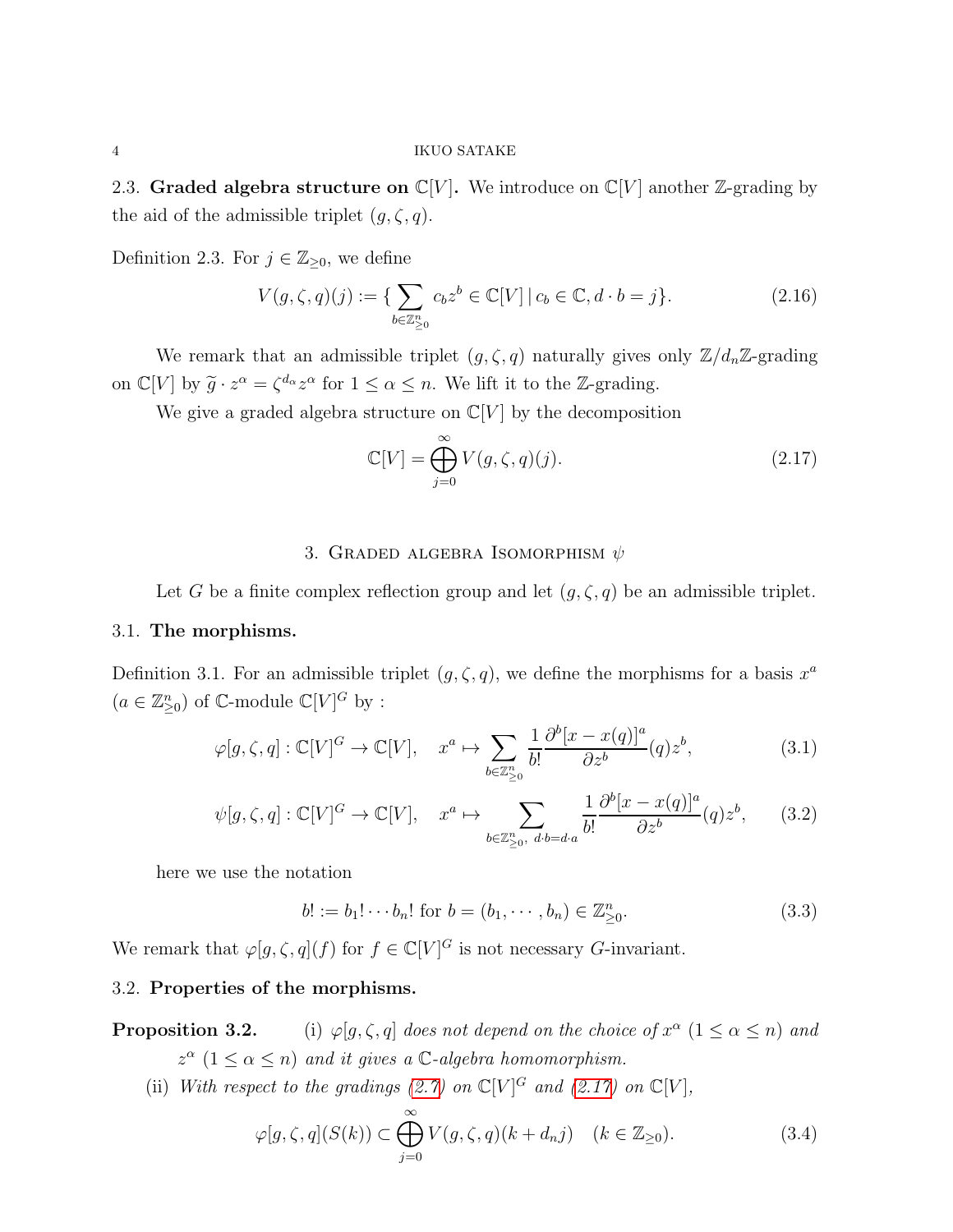- (iii)  $\psi[g,\zeta,q]$  does not depend on the choice of  $x^{\alpha}$   $(1 \leq \alpha \leq n)$  and  $z^{\alpha}$   $(1 \leq \alpha \leq n)$ and it gives a C-algebra homomorphism
- (iv) With respect to the gradings [\(2.7\)](#page-1-0) on  $\mathbb{C}[V]^G$  and [\(2.17\)](#page-3-0) on  $\mathbb{C}[V]$ ,  $\psi[g,\zeta,q]$  is a graded algebra isomorphism

$$
\psi[g,\zeta,q]: \bigoplus_{j=0}^{\infty} S(j) \stackrel{\sim}{\to} \bigoplus_{j=0}^{\infty} V(g,\zeta,q)(j).
$$
 (3.5)

Proof. In our proof of (ii), (iii), (iv), we denote  $\varphi[g,\zeta,q]$  and  $\psi[g,\zeta,q]$  simply by  $\varphi$  and  $\psi$ .

(i) We consider the morphism

$$
\varphi_1[q] : \mathbb{C}[V]^G \to \mathbb{C}[V]^G, \quad x^{\alpha} \mapsto x^{\alpha} - x^{\alpha}(q) \ (1 \le \alpha \le n). \tag{3.6}
$$

For the invariants  $x^{\alpha}$   $(d_{\alpha} < d_n)$ , we have  $x^{\alpha}(q) = 0$  by [\(2.12\)](#page-2-3). Then this morphism does not depend on the choice of a set of basic invariants  $x^1, \dots, x^n$  but depends only on the choice of q.

We consider the morphism

$$
\varphi_2 : \mathbb{C}[V]^G \to \mathbb{C}[V], \quad f \mapsto \sum_{b \in \mathbb{Z}_{\geq 0}^n} \frac{1}{b!} \frac{\partial^b f}{\partial z^b} (q) (z - z(q))^b. \tag{3.7}
$$

This is a Taylor expansion at q and it coincides with the natural inclusion  $\mathbb{C}[V]^G \subset \mathbb{C}[V]$ .

We consider the morphism

$$
\varphi_3[q] : \mathbb{C}[V] \to \mathbb{C}[V], \quad z^{\alpha} \mapsto z^{\alpha} + z^{\alpha}(q) \quad (1 \le \alpha \le n). \tag{3.8}
$$

This morphism does not depend on the choice of  $\mathbb{C}$ -basis  $z^1, \dots, z^n$  of  $V^*$ .

Then we have

$$
\varphi[g,\zeta,q] = \varphi_3[q] \circ \varphi_2 \circ \varphi_1[q]. \tag{3.9}
$$

Since  $\varphi_1[q], \varphi_2$  and  $\varphi_3[q]$  are C-algebra homomorphisms, their composite morphism  $\varphi[g, \zeta, q]$ also the C-algebra homomorphism.

(ii) If we have

$$
\varphi(x^a) \in \bigoplus_{j=0}^{\infty} V(g,\zeta,q)(d \cdot a + d_n j), \ \varphi(x^{a'}) \in \bigoplus_{j=0}^{\infty} V(g,\zeta,q)(d \cdot a' + d_n j),
$$

for  $a, a' \in \mathbb{Z}_{\geq 0}^n$ , then

$$
\varphi(x^a)\varphi(x^{a'}) \in \bigoplus_{j=0}^{\infty} V(g, d \cdot (a+a') + d_n j).
$$

This implies

$$
\varphi(x^{a+a'}) = \varphi(x^a)\varphi(x^{a'}) \in \bigoplus_{j=0}^{\infty} V(g,\zeta,q)(d \cdot (a+a') + d_n j).
$$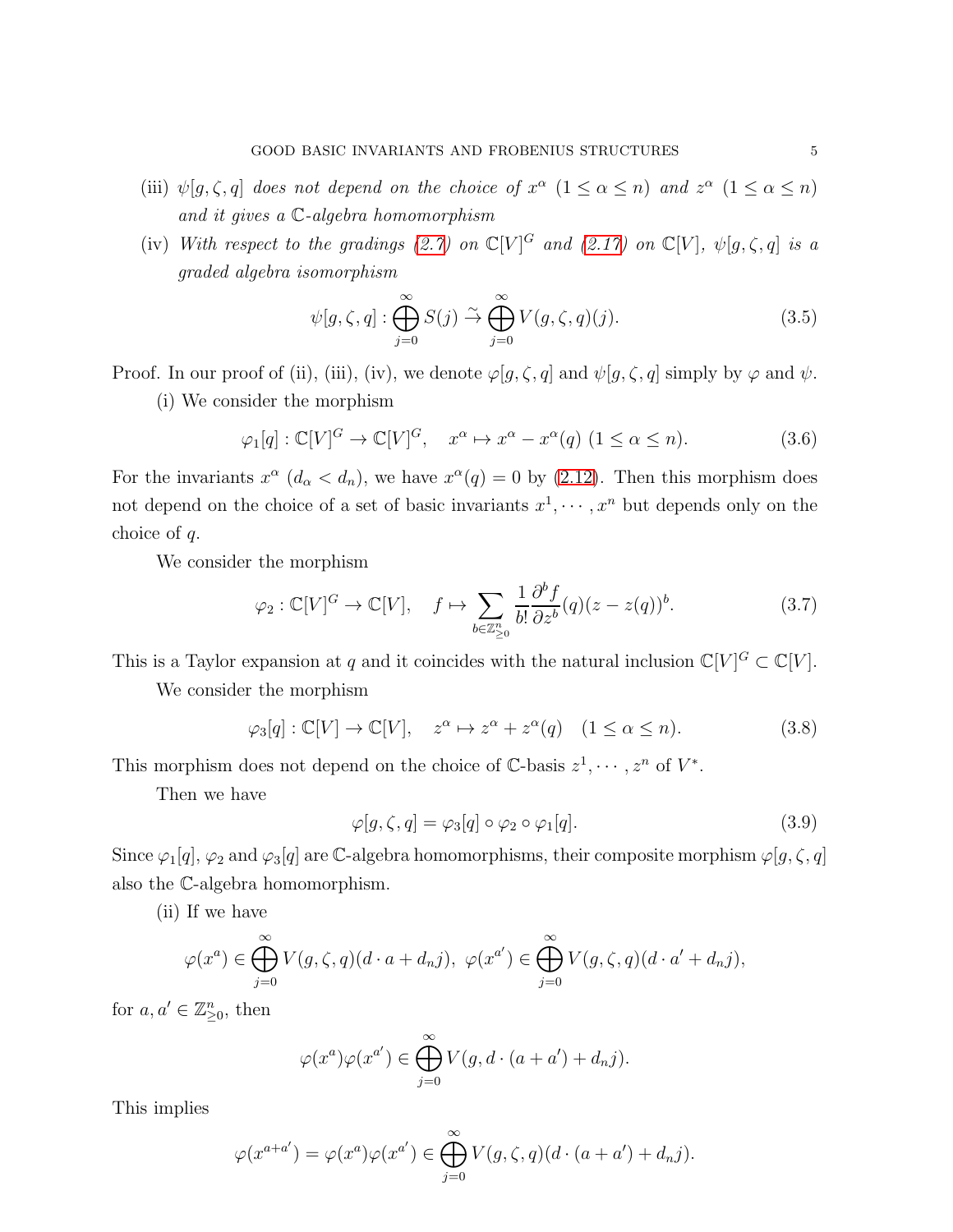#### $6\,$   $\,$  IKUO SATAKE

Thus we should only prove (ii) for each element of a set of the basic invariants  $x^1, \dots, x^n$ .

For the cases  $x^{\alpha}$   $(1 \leq \alpha \leq n, d_{\alpha} < d_n)$ ,

$$
\varphi(x^{\alpha}) = \sum_{b \in \mathbb{Z}_{\geq 0}^n} \frac{1}{b!} \frac{\partial^b (x^{\alpha} - x^{\alpha}(q))}{\partial z^b} (q) z^b
$$

$$
= \sum_{b \in \mathbb{Z}_{\geq 0}^n} \frac{1}{b!} \frac{\partial^b x^{\alpha}}{\partial z^b} (q) z^b,
$$

and the sum runs only the cases  $d \cdot b \equiv d_{\alpha} \pmod{d_n}$  by [\(2.14\)](#page-2-4).

For the case  $x^{\alpha}$   $(1 \leq \alpha \leq n, d_{\alpha} = d_n)$ ,

$$
\varphi(x^{\alpha}) = \sum_{b \in \mathbb{Z}_{\geq 0}^{n}} \frac{1}{b!} \frac{\partial^{b} (x^{\alpha} - x^{\alpha}(q))}{\partial z^{b}} (q) z^{b}
$$

$$
= \sum_{b \in \mathbb{Z}_{\geq 0}^{n}, b \neq 0} \frac{1}{b!} \frac{\partial^{b} (x^{\alpha} - x^{\alpha}(q))}{\partial z^{b}} (q) z^{b}
$$

$$
= \sum_{b \in \mathbb{Z}_{\geq 0}^{n}, b \neq 0} \frac{1}{b!} \frac{\partial^{b} x^{\alpha}}{\partial z^{b}} (q) z^{b},
$$

where we used the facts that the initial term  $(b = 0)$  vanishes and the constant  $x^{\alpha}(q)$  does not affect to the result. Then the sum runs only the cases  $d \cdot b \equiv d_{\alpha} \pmod{d_n}$  and  $b \neq 0$ by  $(2.14)$ . These give the proof of  $(ii)$ .

(iii) We should only prove that for  $f \in S(i)$  and  $g \in S(j)$   $(i, j \in \mathbb{Z}_{\geq 0})$ ,  $\psi(fg) =$  $\psi(f)\psi(g)$ .  $\psi(fg)$  is a degree  $i + j$  part of  $\varphi(fg)$  and it is a degree  $i + j$  part of  $\varphi(f)\varphi(g)$ . Since by (ii), it is exactly a product of degree i part of  $\varphi(f)$  and a degree j part of  $\varphi(g)$ . This means that  $\psi(fg) = \psi(f)\psi(g)$ .

(iv) We remind that the graded algebra  $\bigoplus_{j=0}^{\infty} V(g,\zeta,q)(j)$  is generated by a set of algebraically independent homogeneous elements  $\{z^1, \dots, z^n\}$  with degrees  $d_1, \dots, d_n$ . Then  $\{\tilde{z}^1,\dots,\tilde{z}^n\}\subset \bigoplus_{j=0}^{\infty}V(g,\zeta,q)(j)$  gives a set of algebraically independent homogeneous generators of the graded algebra  $\bigoplus_{j=0}^{\infty} V(g,\zeta,q)(j)$  if and only if  $\tilde{z}^{\alpha}$   $(1 \leq \alpha \leq n)$  is written as

$$
\widetilde{z}^{\alpha} = \sum_{1 \le \beta \le n, d_{\beta} = d_{\alpha}} A^{\alpha}_{\beta} z^{\beta} + \sum_{a \in \mathbb{Z}_{\ge 0}^n, d \cdot a = d_{\alpha}, |a| \ge 2} B^{\alpha}_{a} z^{a}
$$
(3.10)

with the matrix  $(A^{\alpha}_{\beta})$  invertible, where we put  $A^{\alpha}_{\beta} = 0$  for  $1 \leq \alpha, \beta \leq n$  and  $d_{\alpha} \neq d_{\beta}$ .

For the proof of (iv), we should only prove that  $\{\psi(x^1), \cdots, \psi(x^n)\}\)$  is a set of algebraically independent homogeneous generators of the graded algebra  $\bigoplus_{j=0}^{\infty} V(g,\zeta,q)(j)$ .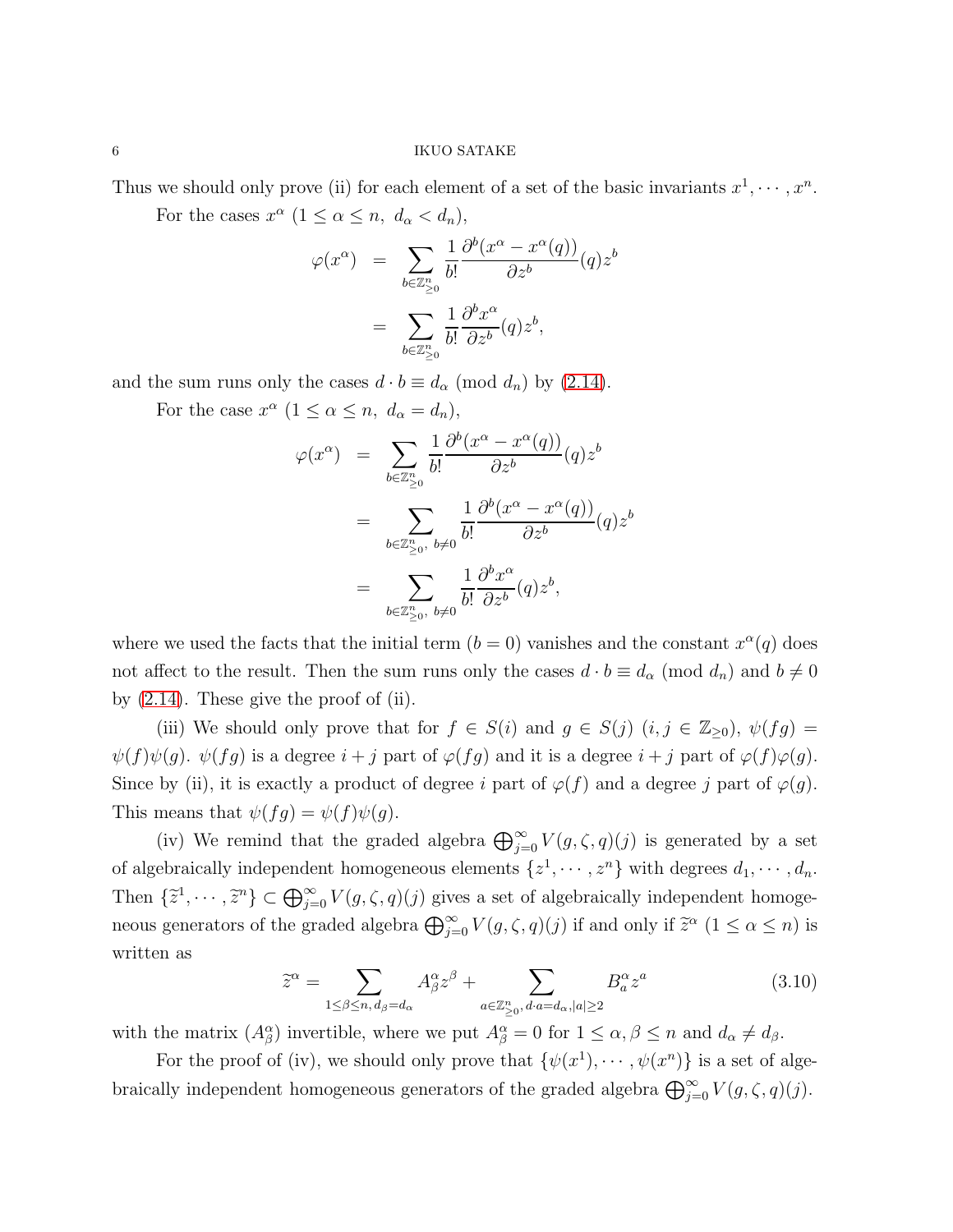By the admissibility (ii) of the triplet  $(g, \zeta, q)$ , the determinant of the Jacobian matrix

$$
J := \left(\frac{\partial x^{\alpha}}{\partial z^{\beta}}(q)\right)_{1 \le \alpha, \beta \le n}
$$
\n(3.11)

is non-zero. For  $1 \leq \alpha, \beta \leq n$ , the entry

$$
\frac{\partial x^\alpha}{\partial z^\beta}(q)
$$

of the Jacobian matrix is 0 if  $d_{\alpha} \neq d_{\beta}$  by [\(2.13\)](#page-2-3).

Then the Jacobian matrix  $J$  is block diagonal matrix with each block

$$
J_k = \left(\frac{\partial x^{\alpha}}{\partial z^{\beta}}(q)\right)_{d_{\alpha} = d_{\beta} = k}.
$$
\n(3.12)

which is an invertible matrix.

Then

$$
\psi(x^{\alpha}) = \sum_{b \in \mathbb{Z}_{\geq 0}^n, d:b=d_{\alpha}} \frac{1}{b!} \frac{\partial^b [x^{\alpha} - x^{\alpha}(q)]}{\partial z^b} (q) z^b, \ (1 \leq \alpha \leq n)
$$
\n(3.13)

satisfies the above conditions and we see that  $\{\psi(x^1), \cdots, \psi(x^n)\}\$  gives a set of algebraically independent homogeneous generators of the graded algebra  $\mathbb{C}[V]$ .

## 3.3. Good basic invariants.

<span id="page-6-1"></span>Definition 3.3. A set of basic invariants  $x_1, \dots, x_n$  is good with respect to an admissible triplet  $(g, \zeta, q)$  if  $x_1, \dots, x_n$  form a C-basis of the vector space  $\psi[g, \zeta, q]^{-1}(V^*)$  w.r.t. the natural inclusion  $V^* \subset \mathbb{C}[V]$ .

#### 4. Independence on the choice of admissible triplet

Let G be a finite complex reflection group. We study the dependence of good basic invariants on the admissible triplet  $(g, \zeta, q)$ .

For  $h \in GL(V)$ , We define

$$
\xi[h]: \mathbb{C}[V] \to \mathbb{C}[V], \quad z^b \mapsto (h \cdot z)^b, \quad (b \in \mathbb{Z}_{\geq 0}^n)
$$
\n
$$
(4.1)
$$

here we used the notation  $(h \cdot z)^b = (h \cdot z_1)^{b_1} \cdots (h \cdot z_n)^{b_n}$ . Then  $\xi[h]$  preserves the subspace  $V^*\subset \mathbb{C}[V]$ 

<span id="page-6-0"></span>**Proposition 4.1.** Let  $(g, \zeta, q)$  be an admissible triplet.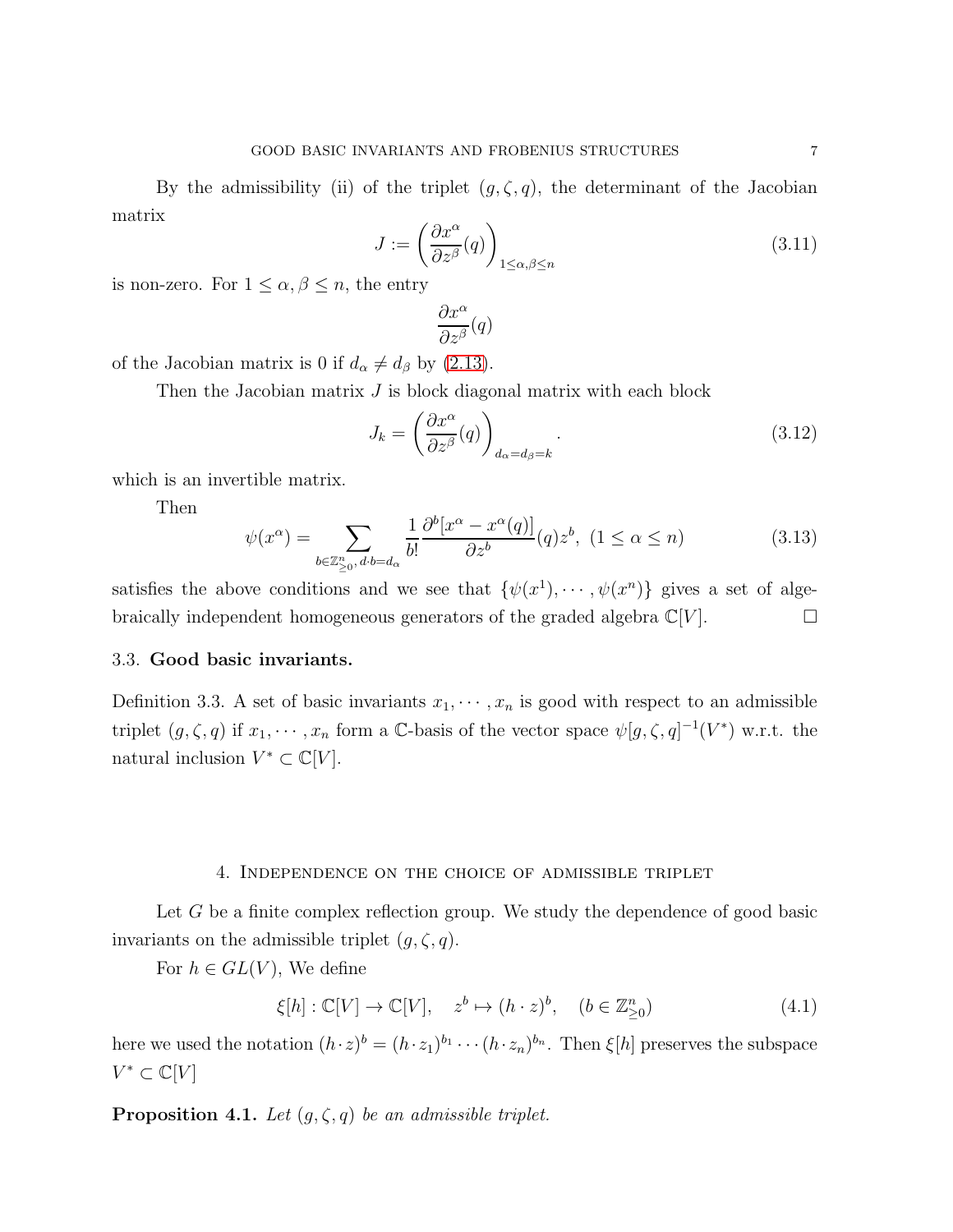(i) For  $h \in G$ , the triplet  $(hgh^{-1}, \zeta, h \cdot q)$  is an admissible triplet.  $\xi[h]$  induces the isomorphism

$$
\xi[h]: V(g,\zeta,q)(j) \to V(hgh^{-1},\zeta,hq)(j). \tag{4.2}
$$

Then

$$
\varphi[hgh^{-1}, \zeta, h \cdot q] \circ \xi[h] = \xi[h] \circ \varphi[g, \zeta, q], \tag{4.3}
$$

$$
\psi[hgh^{-1}, \zeta, h \cdot q] \circ \xi[h] = \xi[h] \circ \psi[g, \zeta, q]. \tag{4.4}
$$

(ii) For  $t \in \mathbb{C}^*$ , the triplet  $(g, \zeta, t \cdot q)$  is an admissible triplet. For  $t \cdot id_V \in GL(V)$  with the identity morphism  $id_V: V \to V$ ,  $\xi[t \cdot id_V]$  preserves the subspace  $V^* \subset \mathbb{C}[V]$ and  $\xi[t \cdot id_V]$  induces the isomorphism

$$
\xi[t \cdot id_V] : V(g, \zeta, q)(j) \to V(g, \zeta, t \cdot q)(j)
$$
\n(4.5)

We have

$$
\varphi[g,\zeta,t\cdot q]\circ\xi[t\cdot id_V] = \xi[t\cdot id_V]\circ\varphi[g,\zeta,q],\tag{4.6}
$$

$$
\psi[g,\zeta,t\cdot q] \circ \xi[t\cdot id_V] = \xi[t\cdot id_V] \circ \psi[g,\zeta,q]. \tag{4.7}
$$

(iii) If the integer r satisfies  $(r, d_n) = 1$ , then the triplet  $(g^r, \zeta^r, q)$  is also admissible and we have

<span id="page-7-0"></span>
$$
V(g,\zeta,q) = V(g^r,\zeta^r,q), \qquad (4.8)
$$

$$
\varphi[g,\zeta,q] = \varphi[g^r,\zeta^r,q],\tag{4.9}
$$

$$
\psi[g,\zeta,q] = \psi[g^r,\zeta^r,q]. \tag{4.10}
$$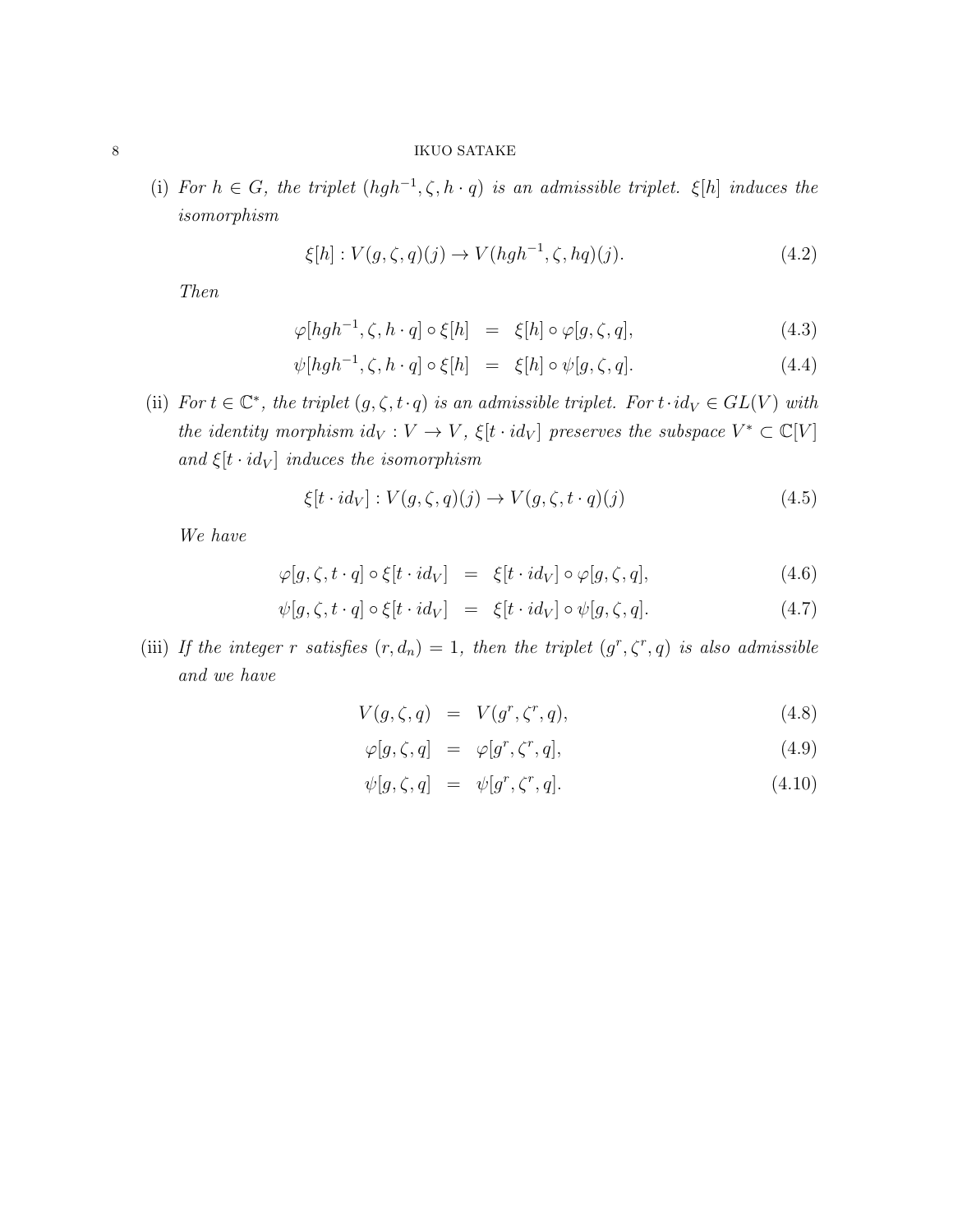Proof. We prove (i) and (ii). For  $a \in \mathbb{Z}_{\geq 0}^n$ , we prove  $\varphi[hgh^{-1}, \zeta, h \cdot q] \circ \xi[h](x^a) = \xi[h] \circ$  $\varphi[g,\zeta,q](x^a).$ 

$$
\varphi[hgh^{-1}, \zeta, h \cdot q] \circ \xi[h](x^{a})
$$
\n
$$
= \varphi[hgh^{-1}, \zeta, h \cdot q]((h \cdot x)^{a})
$$
\n
$$
= \varphi_{3}[h \cdot q] \circ \varphi_{2} \circ \varphi_{1}[h \cdot q]((h \cdot x)^{a})
$$
\n
$$
= \varphi_{3}[h \cdot q] \circ \varphi_{2}((h \cdot x - (h \cdot x)(h \cdot q))^{a})
$$
\n
$$
= \varphi_{3}[h \cdot q] \left[ \sum_{b \in \mathbb{Z}_{\geq 0}^{n}} \frac{1}{b!} \frac{\partial^{b} (h \cdot x - (h \cdot x)(h \cdot q))^{a}}{\partial (h \cdot z)^{b}} (h \cdot q) (h \cdot z - (h \cdot z)(h \cdot q))^{b} \right]
$$
\n
$$
= \varphi_{3}[h \cdot q] \left[ \sum_{b \in \mathbb{Z}_{\geq 0}^{n}} \frac{1}{b!} \frac{\partial^{b} (x - x(q))^{a}}{\partial z^{b}} (q) (h \cdot z - (h \cdot z)(h \cdot q))^{b} \right]
$$
\n
$$
= \sum_{b \in \mathbb{Z}_{\geq 0}^{n}} \frac{1}{b!} \frac{\partial^{b} (x - x(q))^{a}}{\partial z^{b}} (q) (h \cdot z)^{b}.
$$
\n
$$
= \xi[h] \circ \varphi[g, \zeta, q](x^{a}).
$$

The other parts are proved in a same manner, so we omit it.

We prove (iii). Since the triplet  $(g, \zeta, q)$  is admissible, we have  $g \cdot q = \zeta q$  and the eigenvalues of g on V are  $\zeta^{1-d_{\alpha}}$   $(1 \le \alpha \le n)$ . Then  $g^r \cdot q = \zeta^r q$  and the eigenvalues of  $g^r$ are  $(\zeta^{1-d_{\alpha}})^{r} = (\zeta^{r})^{1-d_{\alpha}} (1 \leq \alpha \leq n)$ . Then the triplet  $(g^{r}, \zeta, q)$  is also admissible.

We show [\(4.8\)](#page-7-0). Let  $z^1, \dots, z^n \in V^*$  be a basis with  $g \cdot z^{\alpha} = \zeta^{d_{\alpha}-1} z^{\alpha}$   $(1 \le \alpha \le n)$ . Then for  $1 \le \alpha \le n$ ,  $g^r \cdot z^{\alpha} = (\zeta^{d_{\alpha}-1})^r z^{\alpha} = (\zeta^r)^{d_{\alpha}-1} z^{\alpha}$ . Thus we have [\(4.8\)](#page-7-0).

Since the morphism  $\varphi[g,\zeta,q]$  depends only on the choice of q by the proof of Propo-sition 3.2, we have [\(4.9\)](#page-7-0). Then the morphism  $\psi[g,\zeta,q]$  depends only on the grading  $V(g,\zeta,q)(j)$ . By [\(4.8\)](#page-7-0), we have [\(4.10\)](#page-7-0)

Definition 4.2. For the admissible triplets  $(g, \zeta, q)$ ,  $(g', \zeta', q')$ , we give an equivalence relation

$$
(g,\zeta,q) \sim (g',\zeta',q') \tag{4.11}
$$

by

$$
\psi[g,\zeta,q]^{-1}(V^*) = \psi[g',\zeta',q']^{-1}(V^*). \tag{4.12}
$$

By Proposition [4.1,](#page-6-0) we have the following results.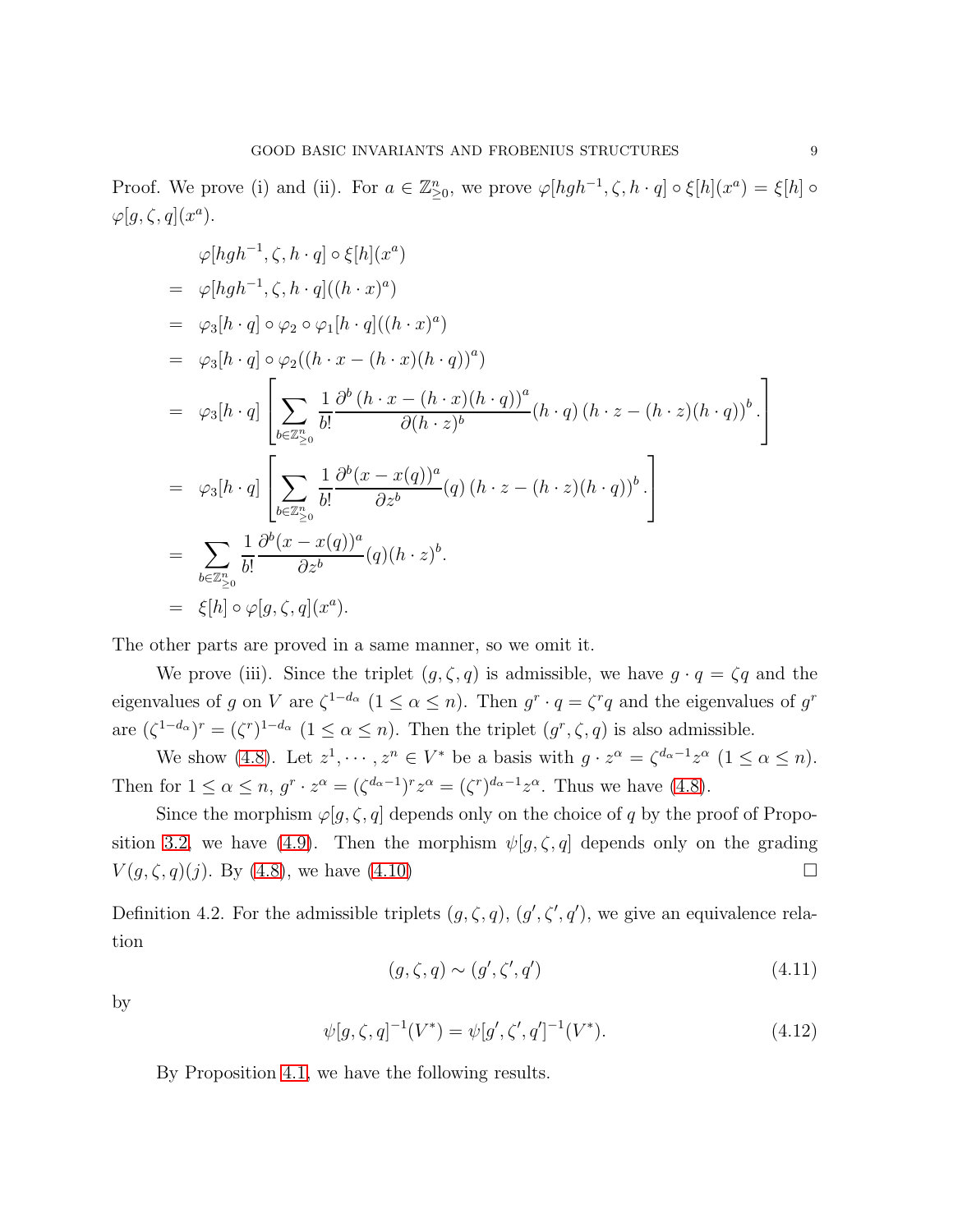Corollary 4.3. For the admissible triplet  $(g, \zeta, q)$  and  $\forall h \in G, t \in \mathbb{C}^*, r \in \mathbb{Z}$  with  $(d_n, r) = 1$ , we have

<span id="page-9-1"></span>
$$
(g,\zeta,q) \sim (h \cdot g \cdot h^{-1}, \zeta, h \cdot q), \qquad (4.13)
$$

$$
(g,\zeta,q) \sim (g,\zeta,t\cdot q), \qquad (4.14)
$$

$$
(g^r, \zeta^r, q) \sim (g, \zeta, q). \tag{4.15}
$$

#### 5. Taylor coefficients of the good basic invariants

Let G be a finite complex reflection group, let  $(g, \zeta, q)$  be an admissible triplet and let  $z^1, \dots, z^n$  be a basis of  $V^*$  satisfying [\(2.9\)](#page-2-5).

<span id="page-9-0"></span>Definition 5.1. A set of basic invariants  $x^1, \dots, x^n$  is compatible with a basis  $z^1, \dots, z^n$ of  $V^*$  if the Jacobian matrix

$$
\left(\frac{\partial x^\alpha}{\partial z^\beta}(q)\right)_{1\leq \alpha,\beta\leq n}
$$

is a unit matrix.

# **Proposition 5.2.** (i) If we put

$$
x^{\alpha} := \psi[g, \zeta, q]^{-1}(z^{\alpha}) \quad (1 \le \alpha \le n), \tag{5.1}
$$

then  $x^1, \dots, x^n$  give a set of basic invariants which are good and compatible with a basis  $z^1, \cdots, z^n$  of  $V^*$ .

- (ii) Conversely if  $x^1, \dots, x^n$  are good and compatible with a basis  $z^1, \dots, z^n$  of  $V^*$ , then  $\psi[g,\zeta,q](x^{\alpha}) = z^{\alpha}$  for  $1 \leq \alpha \leq n$ .
- (iii) For any set of basic invariants  $x^1, \dots, x^n$ ,

<span id="page-9-2"></span>
$$
\frac{\partial^b [x - x(q)]^a}{\partial z^b}(q) = 0 \text{ if } d \cdot b \notin \{d \cdot a + d_n j \mid j \in \mathbb{Z}_{\geq 0}\}.
$$
\n(5.2)

for  $a, b \in \mathbb{Z}_{\geq 0}^n$ .

(iv) A set of basic invariants  $x^1, \dots, x^n$  is good if and only if

<span id="page-9-4"></span>
$$
\frac{\partial^a x^{\alpha}}{\partial z^a}(q) = 0 \ (d_{\alpha} = d \cdot a, \ |a| \ge 2, \ 1 \le \alpha \le n). \tag{5.3}
$$

(v) If a set of basic invariants  $x^1, \dots, x^n$  is good and compatible with a basis  $z^1, \dots, z^n$ of  $V^*$ , then for  $a, b \in \mathbb{Z}_{\geq 0}^n$  satisfying  $d \cdot a = d \cdot b$ , we have

<span id="page-9-3"></span>
$$
\frac{1}{b!} \frac{\partial^b [x - x(q)]^a}{\partial z^b}(q) = \delta_{a,b}.
$$
\n(5.4)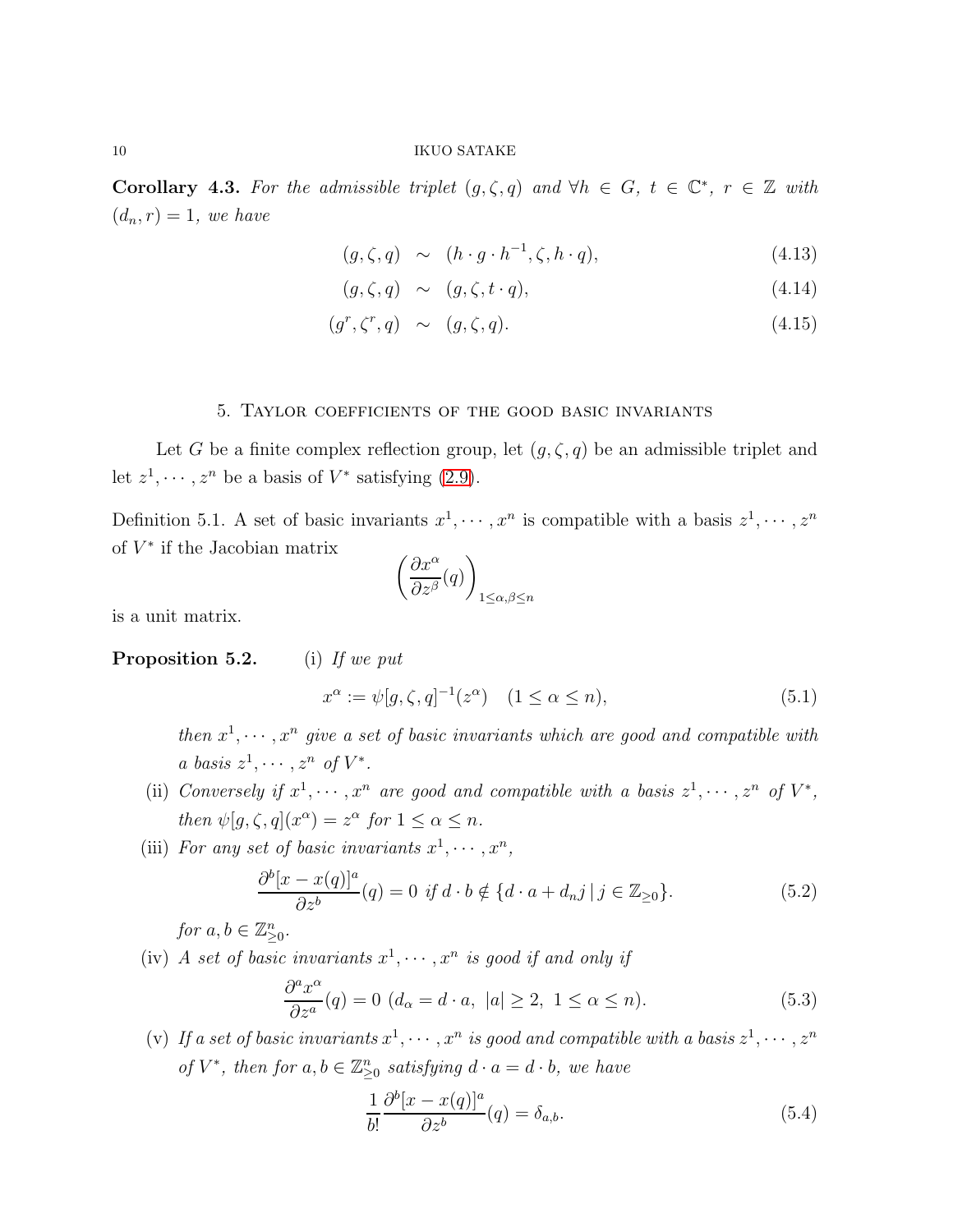Proof. For (i), (ii), they are direct consequences of Definition [3.3](#page-6-1) and Definition [5.1.](#page-9-0)

For (iii), it is proved in Proposition 3.2 (ii). For (iv), by definition of  $\psi[g,\zeta,q]$  [\(3.2\)](#page-3-1),

$$
\psi[g,\zeta,q](x^{\alpha}) = \sum_{b \in \mathbb{Z}_{\geq 0}^n, \ d \cdot b = d_{\alpha}} \frac{1}{b!} \frac{\partial^b x^{\alpha}}{\partial z^b}(q) z^b.
$$

By the goodness assumption, this must be an element of  $V^*$ . Then the coefficients with  $|b| > 2$  must be 0.

For (v), we have  $\psi[g,\zeta,q](x^{\alpha})=z^{\alpha}$  for  $1 \leq \alpha \leq n$  by (ii). Then for  $a \in \mathbb{Z}_{\geq 0}^n$ ,

$$
\psi[g,\zeta,q](x^a) = \prod_{\gamma=1}^n \psi[g,\zeta,q](x^{\gamma})^{a_i} = \prod_{\gamma=1}^n (z^{\gamma})^{a_i} = z^a,
$$
\n(5.5)

and comparing it with  $(3.2)$ , we have the result.

# 6. COXETER GROUP CASE

Hereafter we assume that G is a finite Coxeter group, i.e. there exists a G-stable  $\mathbb{R}$ subspace  $V_{\mathbb{R}}$  of V such that the canonical map  $V_{\mathbb{R}} \otimes_{\mathbb{R}} \mathbb{C} \to V$  is bijective and G is generated by reflections of order 2. We also assume that the action of  $G$  on  $V$  is irreducible.

It is known that there exists a set of basic invariants  $x^1, \dots, x^n$  and if we denote their degrees by  $d_1 \leq \cdots \leq d_n$ , then they have the following properties (Bourbaki [\[1\]](#page-20-2)).

(i) The action of the Coxeter transformation  $g \in G$  on V has the eigenvalues

$$
\exp\left(\frac{2\pi\sqrt{-1}(d_1-1)}{d_n}\right), \cdots, \exp\left(\frac{2\pi\sqrt{-1}(d_n-1)}{d_n}\right). \tag{6.1}
$$

(ii) They have a duality

<span id="page-10-1"></span>
$$
d_{\alpha} + d_{n+1-\alpha} = d_1 + d_n \quad (1 \le \alpha \le n). \tag{6.2}
$$

(iii) We have

<span id="page-10-2"></span> $d_{n-1} < d_n,$  (6.3)

$$
d_1 = 2.\t\t(6.4)
$$

(iv) The eigenvector v belong to the eigenvalue  $\exp\left(\frac{2\pi\sqrt{-1}}{l}\right)$  $d_n$  $\overline{ }$ is not contained in the reflection hyperplanes. In particular the value of the determinant of the Jacobian

<span id="page-10-0"></span>
$$
\left(\frac{\partial x^{\alpha}}{\partial z^{\beta}}(v)\right)_{1\leq\alpha,\beta\leq n} \tag{6.5}
$$

is non-zero.

 $(v)$  There exists a G-invariant positive definite symmetric R-bilinear form

<span id="page-10-3"></span>
$$
I_{\mathbb{R}}: V_{\mathbb{R}} \times V_{\mathbb{R}} \to \mathbb{R}.
$$
\n
$$
(6.6)
$$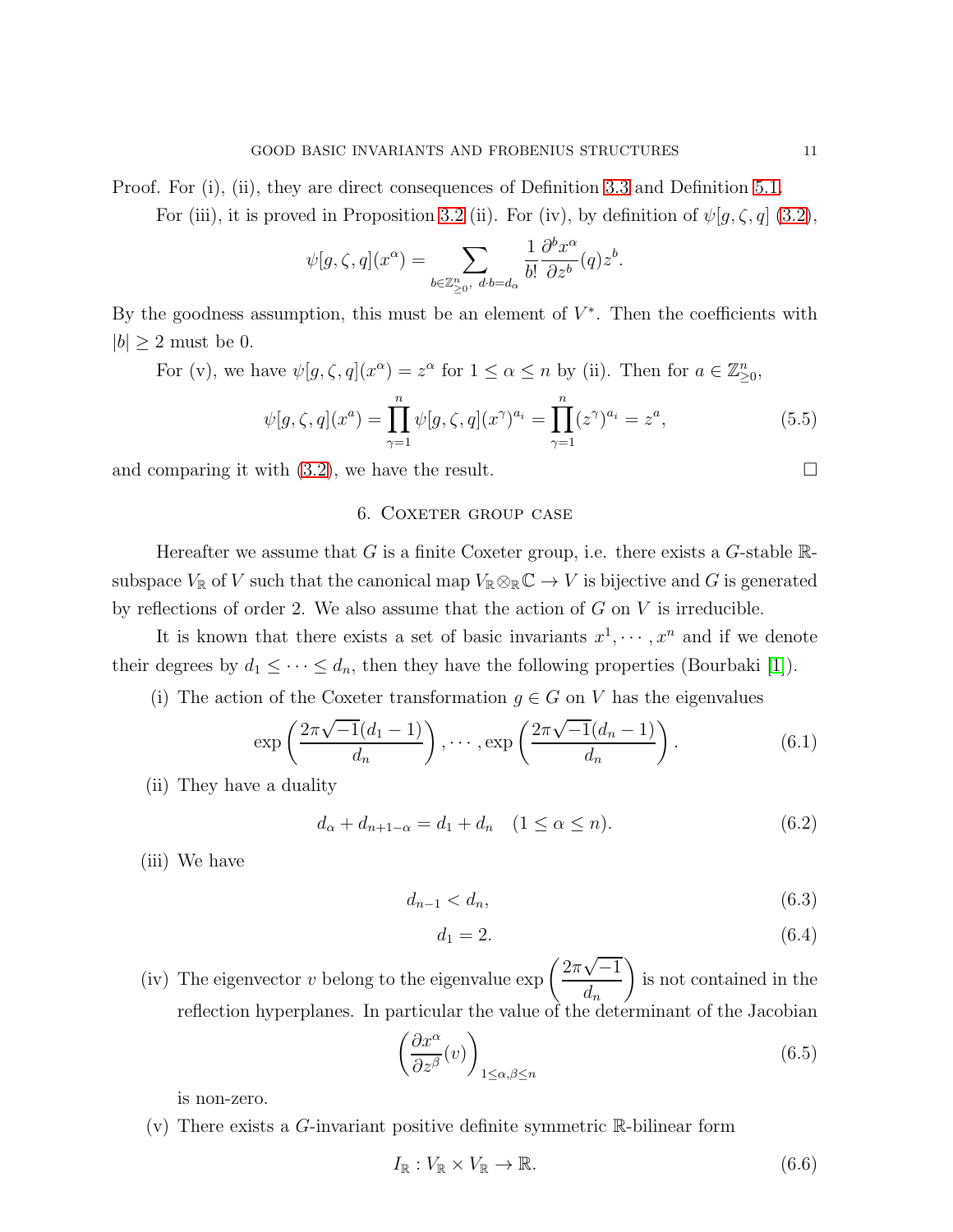#### 12 IKUO SATAKE

## 6.1. Existence and Uniqueness of a set of good basic invariants.

**Proposition 6.1.** For the finite Coxeter group G, the admissible triplet  $(g, \zeta, q)$  exists.

Proof. By [\(6.5\)](#page-10-0), the triplet

$$
(g, \exp\left(\frac{2\pi\sqrt{-1}}{d_n}\right), v) \tag{6.7}
$$

satisfies the conditions of the admissibility (i) and (ii). The condition (iii) is satisfied because the eigenvalues of  $g$  is rewritten as

$$
\exp\left(\frac{2\pi\sqrt{-1}(1-d_1)}{d_n}\right), \cdots, \exp\left(\frac{2\pi\sqrt{-1}(1-d_n)}{d_n}\right). \tag{6.8}
$$

by duality  $(6.2)$  and the fact  $(6.4)$ .

We show the uniqueness of the good invariants.

**Proposition 6.2.** For the finite Coxeter group G, any admissible triplets  $(g, \zeta, q)$  and  $(g', \zeta', q')$  satisfies  $(g', \zeta', q') \sim (g, \zeta, q)$ .

Proof. Take an integer  $1 \le r \le d_n$  such that  $\zeta' = \zeta^r$ . Since  $\zeta, \zeta'$  are primitive  $d_n$  th root of unity,  $(d_n, r) = 1$ . Then the triplet  $(g^r, \zeta^r, q) = (g^r, \zeta^r, q)$  is admissible by Proposition  $4.1(iii)$  $4.1(iii)$ .

Compare the admissible triplets  $(g^r, \zeta', q)$  and  $(g', \zeta', q')$ . Then by the theorem of Springer ([\[5\]](#page-20-3), 4.2 Theorem (iv))  $g^r = hg'h^{-1}$  for some  $h \in G$ . By [\(4.13\)](#page-9-1), we have  $(g', \zeta', q') \sim (hg'h^{-1}, \zeta', h \cdot q') = (g^r, \zeta^r, hq').$ 

Compare the admissible triplets  $(g^r, \zeta^r, h \cdot q')$  and  $(g^r, \zeta^r, q)$ . We see that the dimension of the eigenspace of  $g^r$  is 1 because it is the multiplicity ( =  $\#\{\beta \in \{1, \dots, n\} \mid d_\beta =$  $d_{\alpha}$ } for  $d_{\alpha}$  (1  $\leq \alpha \leq n$ ) with  $(d_{\alpha}, d_n) = 1$  and equals 1 for the case G is a Coxeter group. Then using [\(4.14\)](#page-9-1), we have  $(g^r, \zeta^r, h \cdot q') \sim (g^r, \zeta^r, q)$ .

By  $(4.15)$ ,  $(g^r, \zeta^r, q) \sim (g, \zeta, q)$ . Then we have the result.

<span id="page-11-0"></span>Corollary 6.3. For a finite Coxeter group G, there exists uniquely a space of the span of a set of good basic invariants.

Remark 6.4. If g is a Coxeter transformation,  $g<sup>r</sup>$  is not necessarily a Coxeter transformation. For the case of  $H_3$ , if g is a Coxeter transformation, with Coxeter number 10, then the eigenvalues of  $g^3$  and g do not coincides. Thus  $g^3$  is not a Coxeter transformation. This is the reason we treat the admissible triplet, not the Coxeter transformation.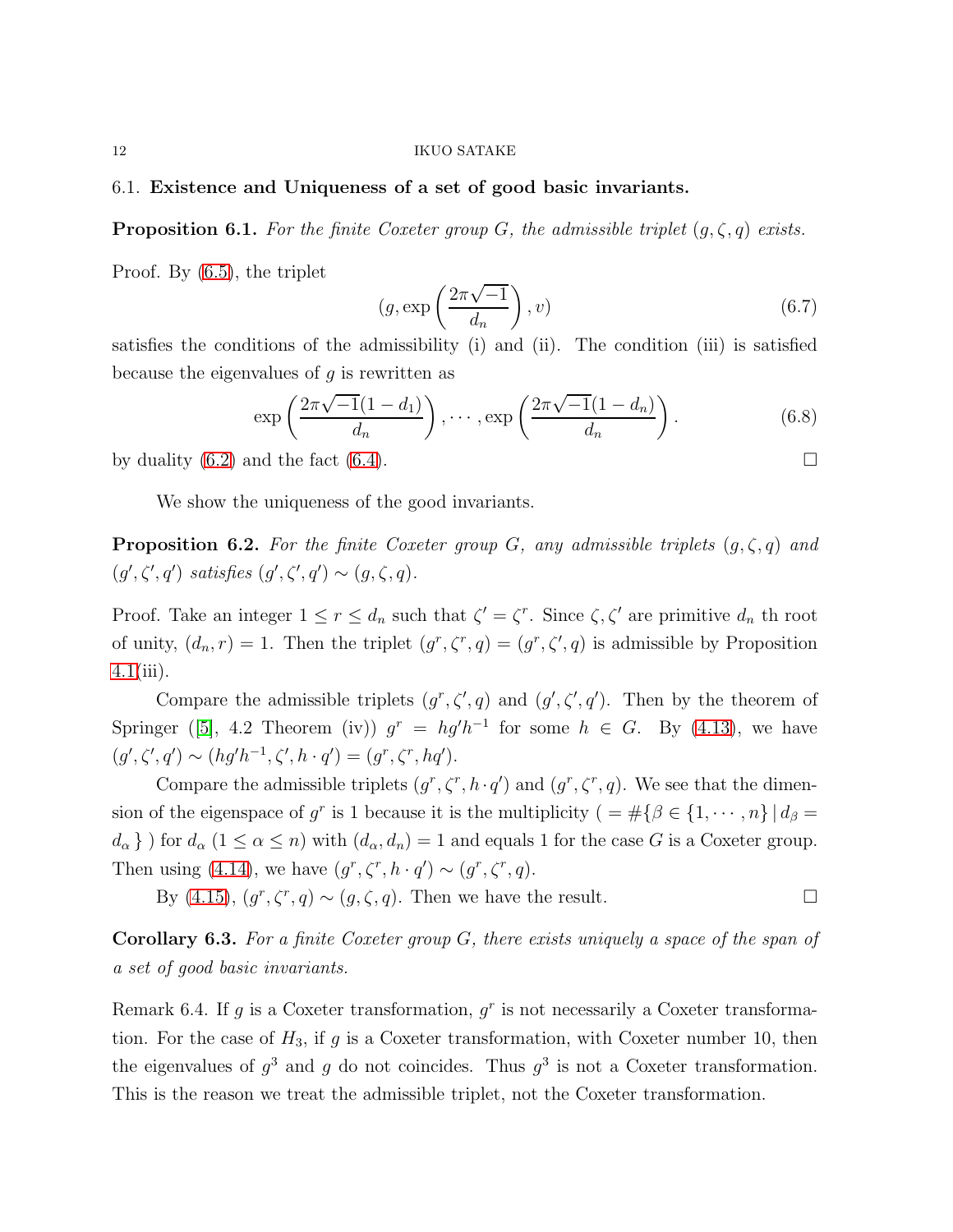6.2. Euler field and bilinear form. We introduce the Euler field, the space of lowest degree part of the derivatives and G-invariant bilinear form.

Let  $x^1, \dots, x^n$  be a set of basic invariants with degrees  $d_1 \leq \dots \leq d_{n-1} < d_n$  (see  $(6.3)$ .

We define the Euler field  $E$  by

$$
E := \sum_{\alpha=1}^{n} \frac{d_{\alpha}}{d_{n}} x^{\alpha} \frac{\partial}{\partial x^{\alpha}} : \Omega_{\mathbb{C}[V]^G} \to \mathbb{C}[V]^G, \tag{6.9}
$$

which is not depend on the choice of a set of basic invariants and  $\Omega_{\mathbb{C}[V]^G}$  is a module of differentials.

For the module of derivations  $Der(\mathbb{C}[V]^G)$  of  $\mathbb{C}[V]^G$ , the grading

$$
Der(\mathbb{C}[V]^G) = \bigoplus_{j \in \mathbb{Z}} Der(\mathbb{C}[V]^G)(j), \quad \frac{\partial}{\partial x^{\alpha}} \in Der(\mathbb{C}[V]^G)(-d_{\alpha}) \quad (1 \le \alpha \le n) \quad (6.10)
$$

is induced by the grading of  $\mathbb{C}[V]^G = \bigoplus_{j\in\mathbb{Z}} S(j)$  and we see that the dimension of the lowest degree part is

$$
\dim_{\mathbb{C}} Der(\mathbb{C}[V]^G)(-d_n) = 1\tag{6.11}
$$

by [\(6.3\)](#page-10-2).

We take the G-invariant positive definite symmetric bilinear form  $I_{\mathbb{R}}$  [\(6.6\)](#page-10-3) and extend it to the C-bilinear form

$$
I: V \times V \to \mathbb{C}.\tag{6.12}
$$

Since it is non-degenerate, it induces the C-bilinear form

$$
I^*: V^* \times V^* \to \mathbb{C}.\tag{6.13}
$$

This gives

$$
I^* : \Omega_{\mathbb{C}[V]} \otimes_{\mathbb{C}[V]} \Omega_{\mathbb{C}[V]} \to \mathbb{C}[V],\tag{6.14}
$$

and descends to

$$
I^* : \Omega_{\mathbb{C}[V]^G} \otimes_{\mathbb{C}[V]^G} \Omega_{\mathbb{C}[V]^G} \to \mathbb{C}[V]^G \tag{6.15}
$$

because  $I$  is  $G$ -invariant.

Explicitly we have

$$
I^*(dx^{\alpha}, dx^{\beta}) = \sum_{\gamma_1, \gamma_2=1}^n \frac{\partial x^{\alpha}}{\partial z^{\gamma_1}} \frac{\partial x^{\beta}}{\partial z^{\gamma_2}} I^*(z^{\gamma_1}, z^{\gamma_2})
$$
(6.16)

for  $1 \leq \alpha, \beta \leq n$ .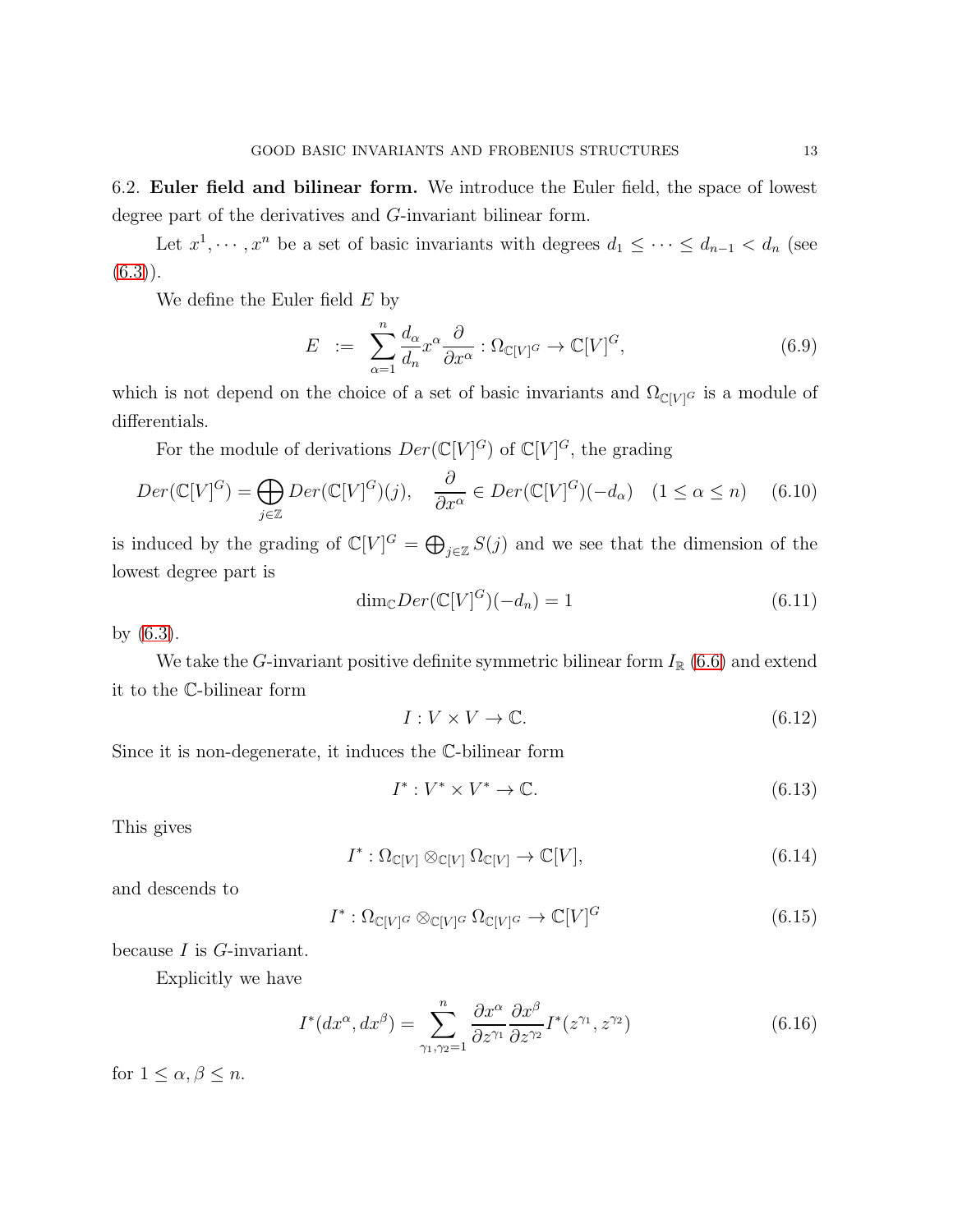#### 14 IKUO SATAKE

6.3. Frobenius structure. The Frobenius structure for  $\mathbb{C}[V]^G$  is constructed by Saito [\[4\]](#page-20-0) and Dubrovin [\[2\]](#page-20-1) (see also [\[3\]](#page-20-4)).

<span id="page-13-1"></span>**Theorem 6.5.** (Saito [\[4\]](#page-20-0), Dubrovin [\[2\]](#page-20-1) ) For any non-zero element  $e \in Der(\mathbb{C}[V]^G)(-d_n)$ and  $cI^*$  with  $c \in \mathbb{C}^*$ , there exist uniquely the  $\mathbb{C}[V]^G$  non-degenerate symmetric bilinear form (called metric)  $g:Der(\mathbb{C}[V]^G) \otimes_{\mathbb{C}[V]^G} Der(\mathbb{C}[V]^G) \to \mathbb{C}[V]^G$  and  $\mathbb{C}[V]^G$  symmetric bilinear form (called multiplication) ◦ :  $Der(\mathbb{C}[V]^G) \otimes_{\mathbb{C}[V]^G} Der(\mathbb{C}[V]^G) \to Der(\mathbb{C}[V]^G)$ , subject to the following conditions:

- (i) the metric is invariant under the multiplication, i.e.  $g(X \circ Y, Z) = g(X, Y \circ Z)$ for the vector field  $X, Y, Z : \Omega_{\mathbb{C}[V]^G} \to \mathbb{C}[V]^G$ ,
- (ii) (potentiality) the (3, 1)-tensor  $\nabla \circ$  is symmetric (here  $\nabla$  is the Levi-Civita connection of the metric), i.e.  $\nabla_X(Y \circ Z) - Y \circ \nabla_X(Z) - \nabla_Y(X \circ Z) + X \circ \nabla_Y(Z)$  $[X, Y] \circ Z = 0$ , for the vector field  $X, Y, Z : \Omega_{\mathbb{C}[V]^G} \to \mathbb{C}[V]^G$ ,
- (iii) the metric  $q$  is flat,
- (iv) e is a unit field and it is flat, i.e.  $\nabla e = 0$ ,
- (v) the Euler field E satisfies  $Lie_E(\circ) = 1 \cdot \circ$ , and  $Lie_E(g) = \left(2 \frac{d_n 2}{d_n}\right)$  $\frac{n-2}{d_n}$ ) · g,
- (vi) the intersection form coincides with  $cI^*$ :  $g(E, g^*(\omega) \circ g^*(\omega')) = cI^*(\omega, \omega')$  for 1forms  $\omega, \omega' \in \Omega_{\mathbb{C}[V]^G}$  and  $g^* : \Omega_{\mathbb{C}[V]^G} \to Der(\mathbb{C}[V]^G)$  is the isomorphism induced by  $g$ .

The metric g could be constructed from  $cI^*$  and e as follows.

<span id="page-13-0"></span>**Proposition 6.6.** For 1-forms  $\omega, \omega' \in \Omega_{\mathbb{C}[V]^G}$ , we have

$$
g(g^*(\omega), g^*(\omega')) = Lie_e(cI^*)(\omega, \omega').
$$
\n(6.17)

Definition 6.7. A set of basic invariants  $x^1, \dots, x^n$  is called flat w.r.t. the Frobenius structure if

$$
\nabla dx^{\alpha} = 0 \quad (1 \le \alpha \le n). \tag{6.18}
$$

We remark that  $\nabla$  and the notion of *flatness* does not depend on the choice of e and  $cI^*$ .

6.4. Frobenius structure via flat basic invariants. We give a description of the multiplication and metric w.r.t. the set of flat basic invariants.

<span id="page-13-3"></span>**Proposition 6.8.** A set of basic invariants  $x^1, \dots, x^n$  with degrees  $d_1 \leq \dots \leq d_{n-1} < d_n$ is flat with respect to the Frobenius strucuture with unit  $\frac{\partial}{\partial x^n}$  and the intersection form  $cI^*$ if and only if

<span id="page-13-2"></span>
$$
g^{\alpha,\beta} := \frac{\partial}{\partial x_n} (cI^*)(dx^\alpha, dx^\beta) \quad (1 \le \alpha, \beta \le n)
$$
\n(6.19)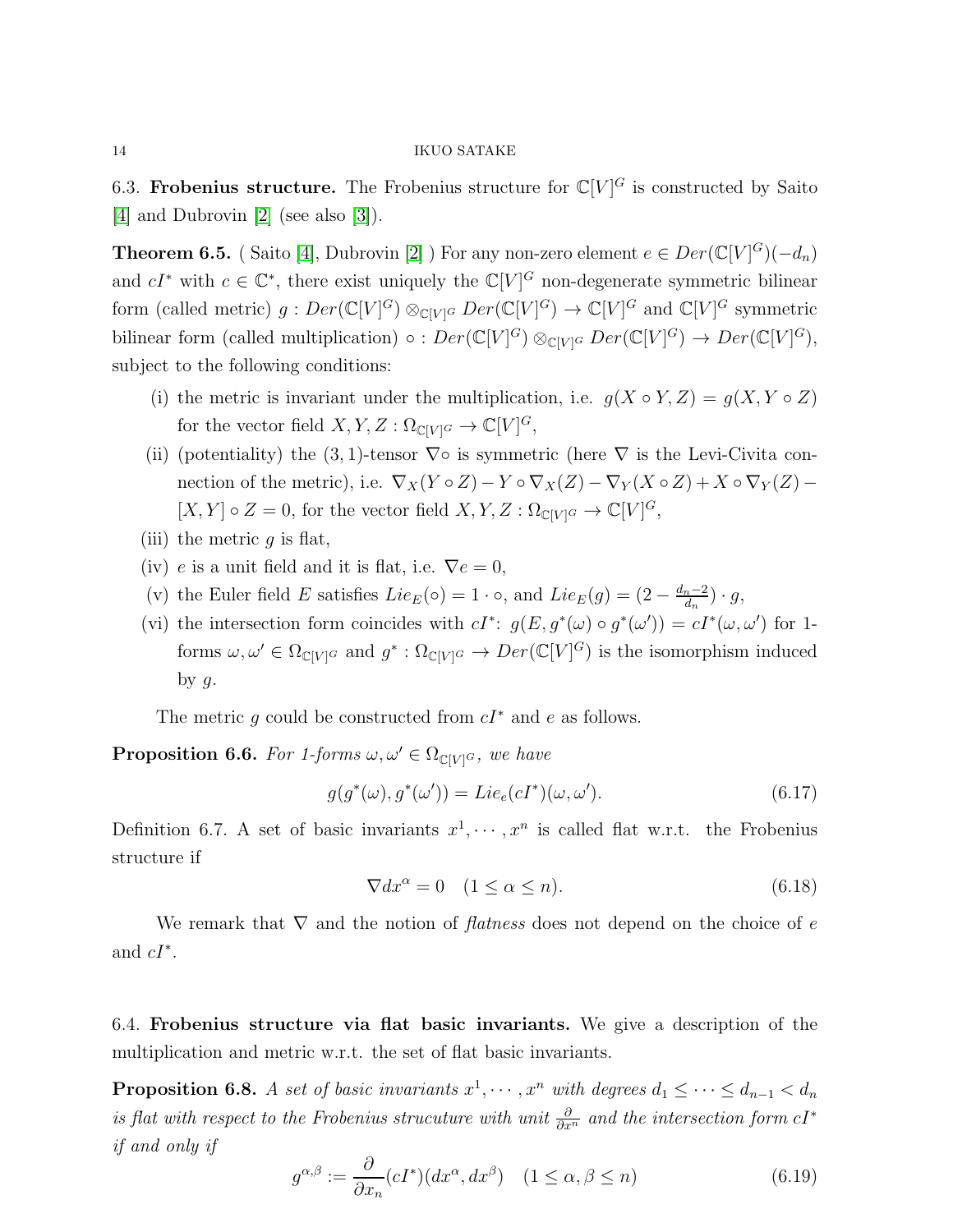are all elements of C.

Then the metric g is described as

<span id="page-14-0"></span>
$$
(g_{\alpha,\beta})_{1 \leq \alpha,\beta \leq n} := (g(\partial_{\alpha}, \partial_{\beta}))_{1 \leq \alpha,\beta \leq n} = (g^{\alpha,\beta})_{1 \leq \alpha,\beta \leq n}^{-1}
$$
(6.20)

and the structure constants  $C^{\gamma}_{\alpha,\beta}$  of the multiplication defined by

$$
\partial_{\alpha}\circ \partial_{\beta} = \sum_{\gamma=1}^{n} C_{\alpha,\beta}^{\gamma} \partial_{\gamma} \quad (1 \le \alpha, \beta \le n)
$$
\n(6.21)

is described by  $(cI^*)(dx^{\alpha}, dx^{\beta})$  as

$$
C_{\alpha,\beta}^{\gamma} = \sum_{\alpha',\beta',\gamma'=1}^{n} g_{\alpha,\alpha'} g_{\beta,\beta'} g^{\gamma,\gamma'} \frac{\partial}{\partial x^{\gamma'}} \left( \frac{d_n}{d_{\alpha'} + d_{\beta'} - 2} (cI^*)(dx^{\alpha'}, dx^{\beta'}) \right)
$$
(6.22)

for  $1 \leq \alpha, \beta \leq n$ , where we denote

$$
\partial_{\alpha} = \frac{\partial}{\partial x^{\alpha}}, \quad \partial^{\alpha} = \sum_{\alpha'=1}^{n} g^{\alpha, \alpha'} \frac{\partial}{\partial x^{\alpha'}} \quad (1 \le \alpha \le n), \tag{6.23}
$$

(6.24)

Proof. By Proposition [6.6,](#page-13-0) the dual metric of the metric of the Frobenius strucrure is constructed from the unit e and  $cI^*$  by [\(6.20\)](#page-14-0).

For the construction of the multiplication from  $cI^*$ , we remind the notion of the Frobenius potential (see Dubrovin [\[2\]](#page-20-1)).

The Frobenius potential  $F$  for the Frobenius structure is defined by the relation

$$
C_{\alpha,\beta}^{\gamma} = \partial_{\alpha}\partial_{\beta}\partial^{\gamma}F \quad (1 \le \alpha, \beta, \gamma \le n)
$$
\n(6.25)

with the structure constants  $C^{\gamma}_{\alpha,\beta}$  of the product and it is related with the intersection form  $cI^*$  as

$$
(cI^*)(dx^{\alpha}, dx^{\beta}) = \frac{d_{\alpha} + d_{\beta} - 2}{d_n} \partial^{\alpha} \partial^{\beta} F \quad (1 \le \alpha, \beta \le n). \tag{6.26}
$$

Then we have

$$
C^{\gamma}_{\alpha,\beta} = \partial_{\alpha}\partial_{\beta}\partial^{\gamma}F
$$
  
\n
$$
= \sum_{\alpha',\beta',\gamma'=1}^{n} g_{\alpha,\alpha'}g_{\beta,\beta'}g^{\gamma,\gamma'}\partial_{\gamma'}\partial^{\alpha'}\partial^{\beta'}F
$$
  
\n
$$
= \sum_{\alpha',\beta',\gamma'=1}^{n} g_{\alpha,\alpha'}g_{\beta,\beta'}g^{\gamma,\gamma'}\partial_{\gamma'}\left(\frac{d_n}{d_{\alpha'}+d_{\beta'}-2}(cI^{*})(dx^{\alpha'},dx^{\beta'})\right) \qquad (6.27)
$$

for  $1 \le \alpha, \beta, \gamma \le n$ . Then we have the result.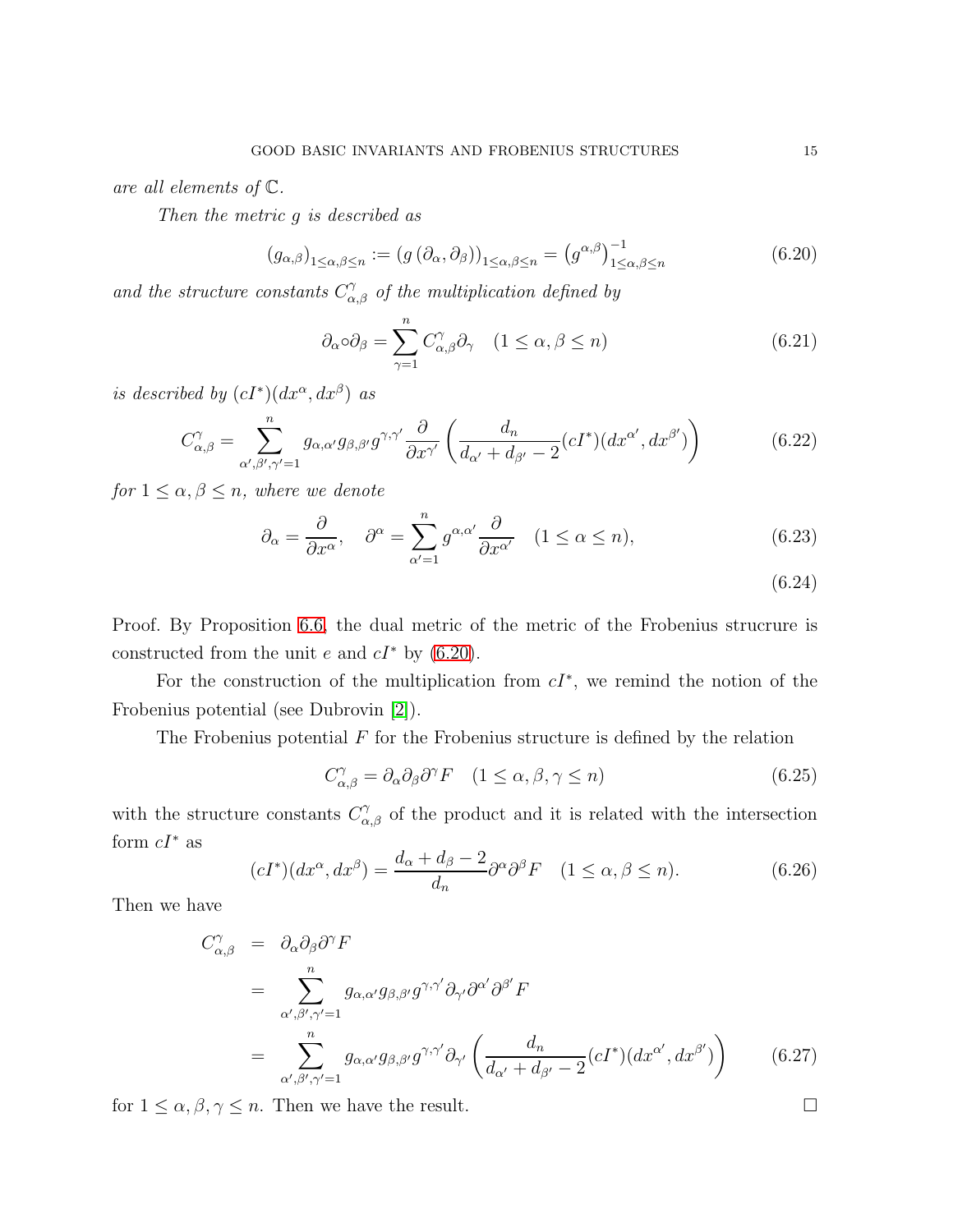6.5. Good basic invariants and Frobenius structure. Let  $G$  be a finite Coxeter group whose action on  $V$  is irreducible.

For a set of basic invariants  $x^1, \dots, x^n$  and an admissible triplet  $(g, \zeta, q)$ , we have

<span id="page-15-0"></span>
$$
x^n(q) \neq 0 \tag{6.28}
$$

because if  $x^n(q) = 0$ , then  $x^{\alpha}(q) = 0$   $(1 \leq \alpha \leq n)$  by  $(2.12)$  and  $(6.3)$ , which contradicts to  $q \neq 0$ .

- **Theorem 6.9.** (i) If a set of basic invariants is good (which is independent of the choice of an admissible triplet by Corollary [6.3\)](#page-11-0), then it is flat w.r.t. the Frobenius structure of Thoerem [6.5.](#page-13-1)
	- (ii) Let  $(g, \zeta, q)$  be an admissible triplet. We assume that a basis  $z^1, \dots, z^n$  of  $V^*$ satisfies [\(2.9\)](#page-2-5) and

<span id="page-15-3"></span>
$$
I^*(z^{\alpha}, z^{\beta}) = \delta_{\alpha+\beta, n+1} \quad (1 \le \alpha, \beta \le n). \tag{6.29}
$$

Let  $x^1, \dots, x^n$  be a set of good basic invariants compatible with a basis  $z^1, \dots, z^n$ of  $V^*$ . Then by the Taylor coefficients

<span id="page-15-1"></span>
$$
\frac{\partial^a x^{\alpha}}{\partial z^a}(q) \quad (1 \le \alpha \le n, a \in \mathbb{Z}_{\ge 0}^n, d \cdot a = d_{\alpha} + d_n), \tag{6.30}
$$

 $I^*(dx^{\alpha}, dx^{\beta})$   $(\alpha, \beta = 1, \dots, n)$  is written as follows:

<span id="page-15-2"></span>
$$
I^*(dx^{\alpha}, dx^{\beta})
$$
\n
$$
= \delta_{\alpha+\beta,n+1} \frac{x^n}{x^n(q)} + \sum_{\substack{b=(b_1,\cdots,b_n),\\b_n=0,\\d\cdot b=d_{\alpha}+d_{\beta}-2}} \frac{1}{b!} \left[ \frac{\partial^b}{\partial z^b} \left( \frac{\partial x^{\alpha}}{\partial z^{n+1-\beta}} + \frac{\partial x^{\beta}}{\partial z^{n+1-\alpha}} \right) \right] (q) x^b.
$$
\n
$$
(6.31)
$$

We remark that by  $(6.2)$  and  $(6.4)$ , the 3 conditions

$$
d \cdot b = d_{\alpha} + d_{\beta} - 2,\tag{6.32}
$$

$$
d \cdot b + d_{\beta*} = d_{\alpha} + d_n, \tag{6.33}
$$

$$
d \cdot b + d_{\alpha*} = d_{\beta} + d_n \tag{6.34}
$$

for  $1 \leq \alpha, \beta \leq n$ ,  $b \in \mathbb{Z}_{\geq 0}^n$  are equivalent. Here we used the notation  $\alpha^* =$  $n+1-\alpha \quad (1 \leq \alpha \leq n).$ 

(iii) Let  $x^1, \dots, x^n$  be the same as in (ii). We have the unique Frobenius structure with unit  $e = \frac{\partial}{\partial x^n}$  and the intersection form  $x^n(q)I^*$   $(x^n(q) \neq 0$  by  $(6.28)$ ).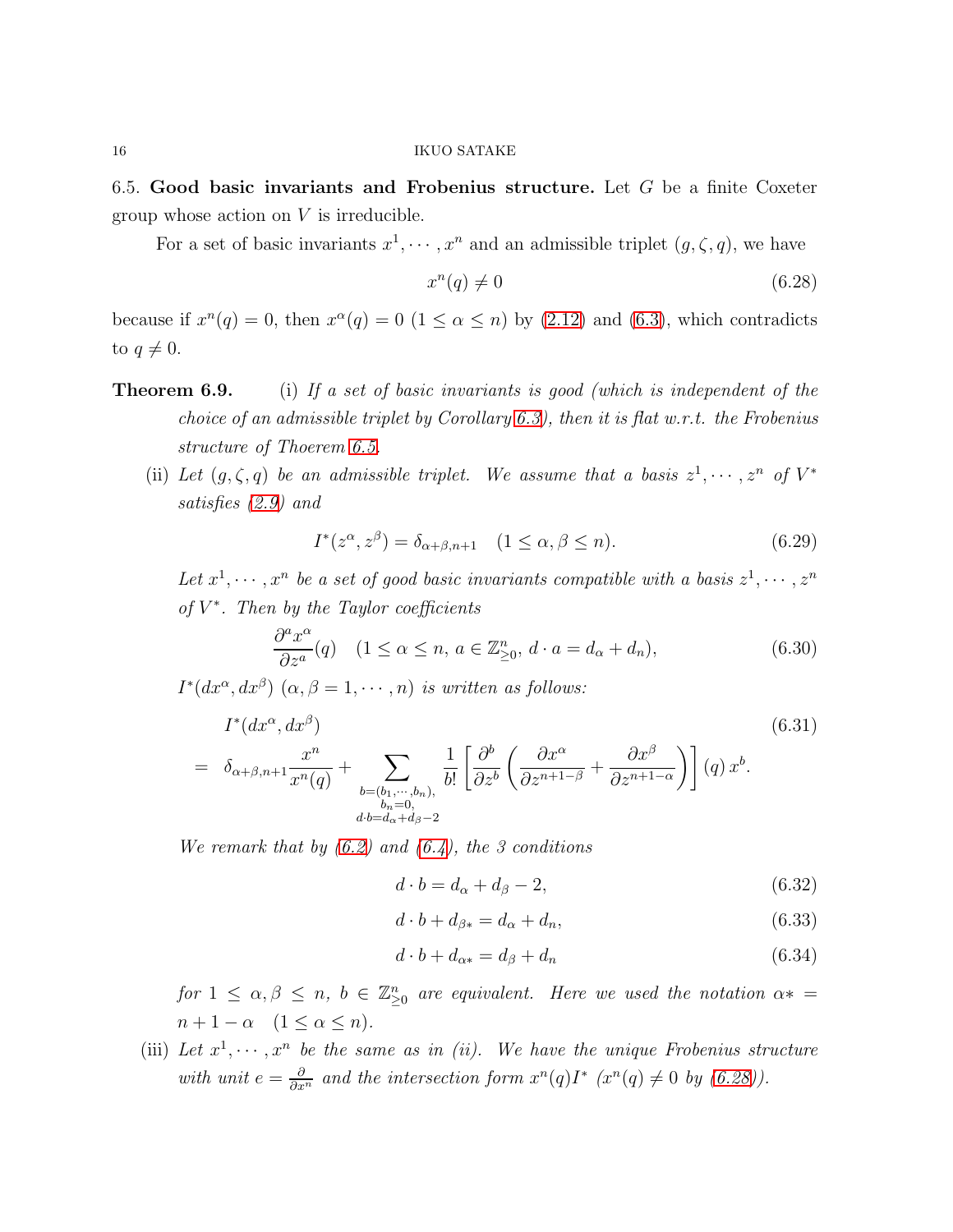Then the metric g and the structure constants of the multiplication  $C^{\gamma}_{\alpha,\beta}$  (1  $\leq$  $\alpha, \beta, \gamma \leq n$ ) are

<span id="page-16-1"></span>
$$
g(\partial_{\alpha}, \partial_{\beta}) = \delta_{\alpha+\beta, n+1} \quad (1 \le \alpha, \beta \le n)
$$
\n(6.35)

$$
C_{\alpha,\beta}^{\gamma} = \frac{\partial}{\partial x^{\gamma*}} \left( \frac{d_n}{d_{\alpha*} + d_{\beta*} - 2} (x^n(q)I^*)(dx^{\alpha*}, dx^{\beta*}) \right)
$$
(6.36)

which are all written by the Taylor coefficients  $(6.30)$  by  $(6.31)$ . Here we used the notation

$$
\partial_{\alpha} = \frac{\partial}{\partial x^{\alpha}} \quad (1 \le \alpha \le n), \tag{6.37}
$$

$$
\partial^{\alpha} = \sum_{\alpha'=1}^{n} g(g^*(dx^{\alpha}), g^*(dx^{\alpha'})) \partial_{\alpha'} \quad (1 \le \alpha, \beta \le n), \tag{6.38}
$$

for  $x^1, \cdots, x^n$  in (ii).

(iv)  $I^*$  gives a  $\mathbb C$ -bilinear metric on  $Spec \mathbb C[V]$  and g gives a  $\mathbb C$ -bilinear metric on  $Spec \mathbb{C}[V]^G$ . Then  $\psi[g,\zeta,q] : \mathbb{C}[V]^G \simeq \mathbb{C}[V]$  gives the isometry w.r.t. these metrics.

Proof. We shall prove (ii) in Proposition [6.10.](#page-16-0) We prove (iii). For  $x^1, \dots, x^n$  in (ii), they satisfy the assumption that [\(6.19\)](#page-13-2) in Proposition [6.8](#page-13-3) are all constant. Then by Proposition [6.8,](#page-13-3) we have the unique Frobenius structure with unit  $e = \frac{\partial}{\partial x^n}$  and the intersection form  $x^{n}(q)I^{*}(x^{n}(q) \neq 0$  by [\(6.28\)](#page-15-0)). The other part is also direct consequence of Proposition [6.8.](#page-13-3) (i) is a direct consequence of (iii). (iv) is a direct consequence of [\(6.29\)](#page-15-3), [\(6.35\)](#page-16-1) and  $\psi[g,\zeta,q](x^{\alpha}) = z^{\alpha}$  for  $1 \leq \alpha \leq n$ .

6.6. Intersection form. Here we show the following Proposition which is used in a proof of Theorem 6.9.

<span id="page-16-0"></span>**Proposition 6.10.** For  $1 \leq \alpha, \beta \leq n$ , we have

$$
I^*(dx^{\alpha}, dx^{\beta})
$$
\n
$$
= \delta_{\alpha+\beta,n+1} \frac{x^n}{x^n(q)} + \sum_{\substack{b=(b_1,\cdots,b_n)\in \mathbb{Z}_{\geq 0}^n,\\b_n=0,\\db=d_{\alpha}+d_{\beta}-2}} \frac{1}{b!} \left[ \frac{\partial^b}{\partial z^b} \left( \frac{\partial x^{\alpha}}{\partial z^{n+1-\beta}} + \frac{\partial x^{\beta}}{\partial z^{n+1-\alpha}} \right) \right] (q) x^b.
$$
\n
$$
(6.39)
$$

Proof. For  $1 \leq \alpha$ ,  $\beta \leq n$ , by the degree of  $\mathbb{C}[V]^G$ ,  $I^*(dx^{\alpha}, dx^{\beta})$  is represented as

<span id="page-16-2"></span>
$$
I^*(dx^{\alpha}, dx^{\beta}) = \sum_{\substack{a=(a_1,\cdots,a_n)\in\mathbb{Z}_{\geq 0}^n,\\a_n=0,\\d \cdot a = d_{\alpha} + d_{\beta} - d_n - 2}} A^{\alpha,\beta}_{a} x^a x^n + \sum_{\substack{b=(b_1,\cdots,b_n)\in\mathbb{Z}_{\geq 0}^n,\\b_n=0,\\d \cdot b = d_{\alpha} + d_{\beta} - 2}} B^{\alpha,\beta}_{b} x^b \tag{6.40}
$$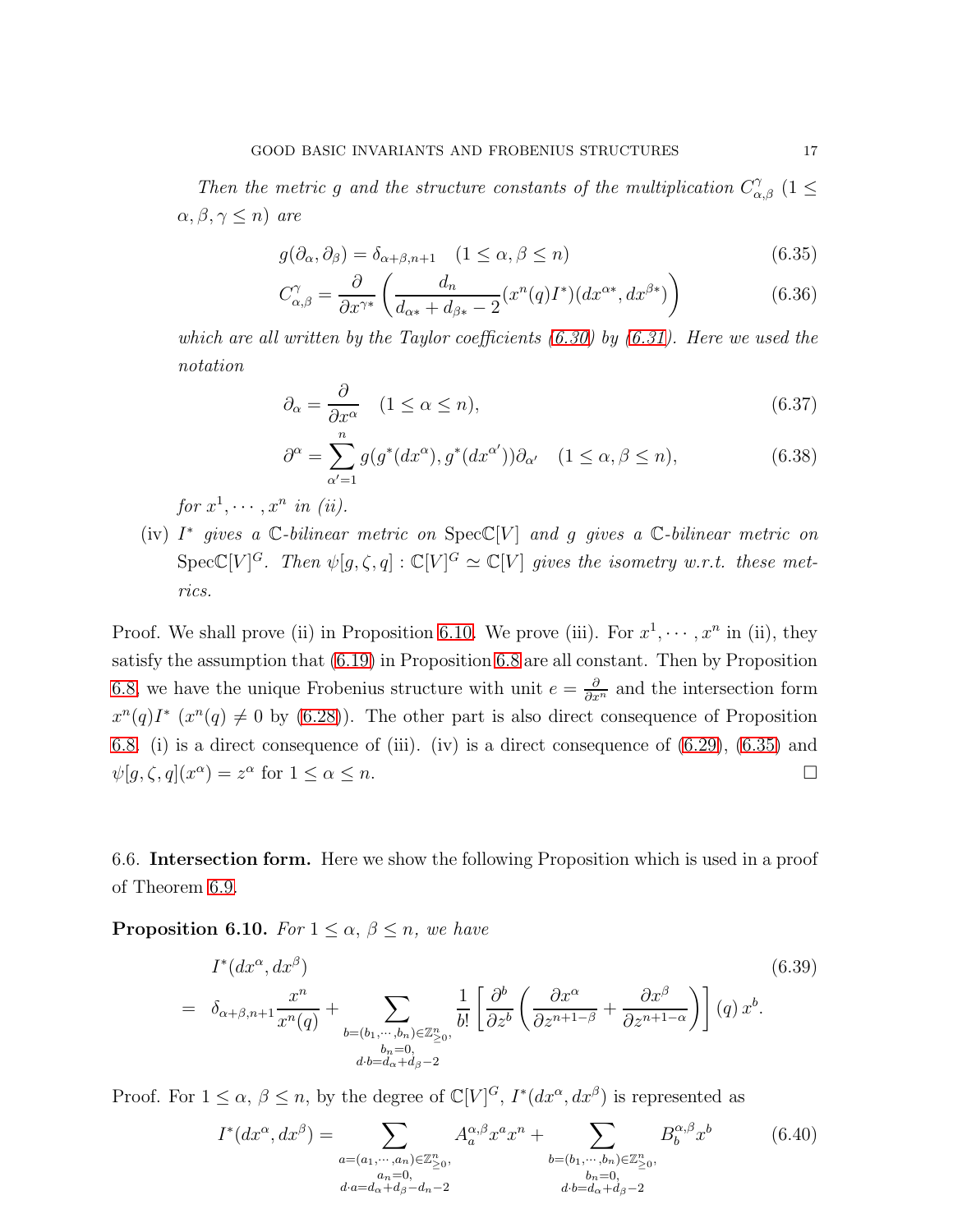for  $A_{a}^{\alpha,\beta}, B_{b}^{\alpha,\beta} \in \mathbb{C}$ .

Step 1. We consider the coefficients  $A_{a}^{\alpha,\beta}$  for the cases  $d_{\alpha} + d_{\beta} \leq d_{n} + 2$ . Then the multi-index  $a \in \mathbb{Z}_{\geq 0}^n$  satisfying  $d \cdot a = d_\alpha + d_\beta - d_n - 2 \leq 0$  is only  $a = (0, \dots, 0) \in \mathbb{Z}_{\geq 0}^n$ . Thus we have

$$
A_a^{\alpha,\beta} = 0 \text{ if } d_\alpha + d_\beta < d_n + 2 \text{ or } a \neq 0. \tag{6.41}
$$

Step 2. We evaluate  $(6.40)$  at q. We have

(RHS of (6.40))(q) =   
\n
$$
\begin{cases}\nA_0^{\alpha,\beta}x^n(q) & \text{if } d_{\alpha} + d_{\beta} = d_n + 2 \\
0 & \text{if } d_{\alpha} + d_{\beta} \neq d_n + 2\n\end{cases}
$$
\n(6.42)

because  $(A_a^{\alpha,\beta} x^a x^n)(q) = 0$  if  $a \neq 0$  and  $(B_b^{\alpha,\beta})$  $b^{\alpha,\beta}x^b$  $(q) = 0$  by  $x^{\alpha}(q) = 0$   $(1 \leq \alpha \leq n-1)$ which is shown at  $(2.12)$ .

Step 3. We have

(LHS of (6.40))(q) = 
$$
\sum_{\gamma_1,\gamma_2=1}^n \frac{\partial x^{\alpha}}{\partial z^{\gamma_1}}(q) \frac{\partial x^{\beta}}{\partial z^{\gamma_2}}(q) I^*(z^{\gamma_1}, z^{\gamma_2})
$$

$$
= \sum_{\gamma_1,\gamma_2=1}^n \delta_{\alpha,\gamma_1} \delta_{\beta,\gamma_2} \delta_{\gamma_1+\gamma_2,n+1}
$$
(6.43)

$$
= \delta_{\alpha+\beta,n+1}.\tag{6.44}
$$

Step 4. For the cases  $d_{\alpha} + d_{\beta} > d_n + 2$ , take the multi-index  $c = (c_1, \dots, c_n) \in \mathbb{Z}_{\geq 0}^n$ such that  $c_n = 0$ ,  $d \cdot c = d_\alpha + d_\beta - d_n - 2$ . We have  $d \cdot c > 0$ . We show

<span id="page-17-2"></span>
$$
\left[\frac{1}{c!} \frac{\partial^c}{\partial z^c} (\text{ RHS of (6.40)})\right](q) = A_c^{\alpha,\beta} x^n(q). \tag{6.45}
$$

For  $A_a^{\alpha,\beta} x^a x^n$  with  $a = (a_1, \dots, a_n) \in \mathbb{Z}_{\geq 0}^n$ ,  $a_n = 0$ ,  $d \cdot a = d_\alpha + d_\beta - d_n - 2$ ,

<span id="page-17-1"></span>
$$
\frac{1}{c!} \frac{\partial^c (A^{\alpha,\beta}_a x^a x^n)}{\partial z^c} (q) \tag{6.46}
$$

is a linear combination of

<span id="page-17-0"></span>
$$
A_{a}^{\alpha,\beta} \left[ \frac{\partial^{c'}(x^{a})}{\partial z^{c'}}(q) \right] \left[ \frac{\partial^{c''}(x^{n})}{\partial z^{c''}}(q) \right] \quad (c',\ c'' \in \mathbb{Z}_{\geq 0}^{n})
$$
\n
$$
(6.47)
$$
\n
$$
a' \quad (c, c) \quad (d, d) \quad (e', c' \in \mathbb{Z}_{\geq 0}^{n})
$$

with  $c' + c'' = c$ . If  $c'' \neq 0$ , then  $d \cdot c'' \leq d \cdot c = d_{\alpha} + d_{\beta} - d_n - 2 < d_n$ , [\(6.47\)](#page-17-0) must be 0 by  $(5.2)$ . Then  $(6.46)$  equals

$$
A_{a}^{\alpha,\beta} \frac{1}{c!} \frac{\partial^{c}(x^{a})}{\partial z^{c}}(q) x^{n}(q). \tag{6.48}
$$

Since  $d \cdot a = d \cdot c$  and  $x^a = (x - x(q))^a$  by  $a_n = 0$ , we have

$$
A_{a}^{\alpha,\beta} \frac{1}{c!} \frac{\partial^{c}(x^{a})}{\partial z^{c}}(q) x^{n}(q) = A_{a}^{\alpha,\beta} \delta_{a,c} x^{n}(q)
$$
\n(6.49)

by [\(5.4\)](#page-9-3).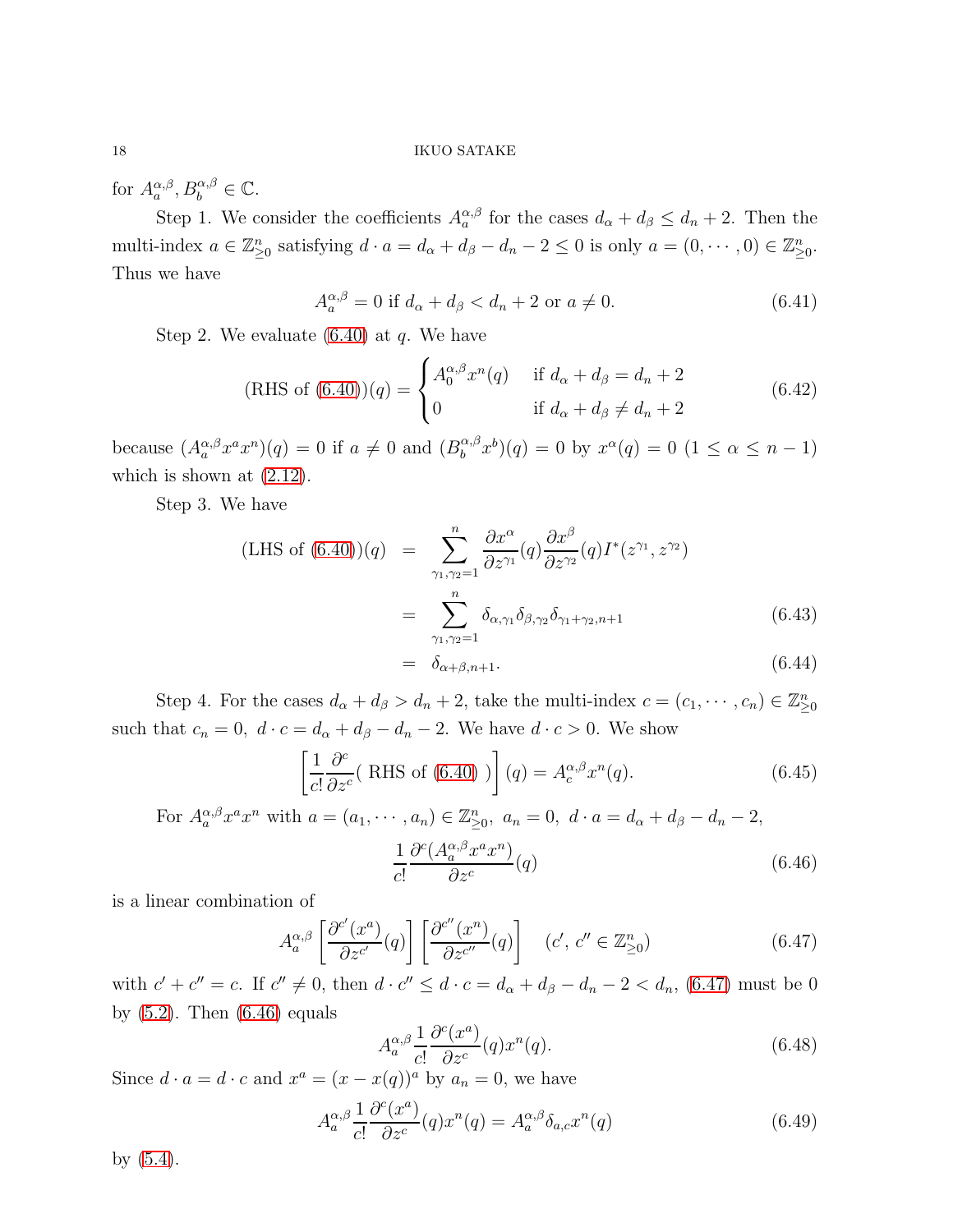For  $B_h^{\alpha,\beta}$  $b_0^{\alpha,\beta}x^b$  with  $b=(b_1,\dots,b_n)\in \mathbb{Z}_{\geq 0}^n$ ,  $b_n=0$ ,  $d\cdot b=d_{\alpha}+d_{\beta}-2$ , we have

$$
\frac{1}{c!} \frac{\partial^c (B_b^{\alpha,\beta} x^b)}{\partial z^c} (q) = 0
$$
\n(6.50)

by  $d \cdot c < d \cdot b$  and  $(5.2)$ .

Then we have the equation [\(6.45\)](#page-17-2).

Step 5. For the cases  $d_{\alpha} + d_{\beta} > d_n + 2$ , take the multi-index  $c = (c_1, \dots, c_n) \in \mathbb{Z}_{\geq 0}^n$ such that  $c_n = 0$ ,  $d \cdot c = d_\alpha + d_\beta - d_n - 2$ . We have  $d \cdot c > 0$ . We show

<span id="page-18-0"></span>
$$
\left[\frac{1}{c!} \frac{\partial^c}{\partial z^c} (\text{LHS of (6.40)})\right](q) = 0. \tag{6.51}
$$

The LHS of [\(6.51\)](#page-18-0) is a linear combination of the product:

$$
\left[\frac{\partial^{c'}}{\partial z^{c'}}\frac{\partial x^{\alpha}}{\partial z^{\gamma_1}}\right](q)\left[\frac{\partial^{c''}}{\partial z^{c''}}\frac{\partial x^{\beta}}{\partial z^{\gamma_2}}\right](q)I^*(z^{\gamma_1}, z^{\gamma_2}) \quad (c', c'' \in \mathbb{Z}_{\geq 0}^n) \tag{6.52}
$$

with  $c' + c'' = c$ . We assume that it is non-zero. Then there exists non-negative integers  $n_1, n_2$  such that

$$
d \cdot c' + d_{\gamma_1} = d_{\alpha} + n_1 d_n, \quad d \cdot c'' + d_{\gamma_2} = d_{\beta} + n_2 d_n \tag{6.53}
$$

by [\(5.2\)](#page-9-2) and

$$
d_{\gamma_1} + d_{\gamma_2} = d_n + 2 \tag{6.54}
$$

by [\(6.29\)](#page-15-3). Combining these equalities, we have  $n_1 + n_2 = 0$ . Then we have  $n_1 = n_2 = 0$ . Since  $x^{\alpha}$  satisfies the condition [\(5.3\)](#page-9-4), the condition

$$
\left[\frac{\partial^{c'}}{\partial z^{c'}} \frac{\partial x^{\alpha}}{\partial z^{\gamma_1}}\right](q) \neq 0 \text{ for } d \cdot c' + d_{\gamma_1} = d_{\alpha}
$$
\n(6.55)

occurs only  $c' = 0$  and  $\alpha = \gamma_1$ . Also we have  $c'' = 0$ . These contradict to  $c' + c'' = c \neq 0$ . Therefore we have the equation [\(6.51\)](#page-18-0).

Step 6. For  $1 \leq \alpha, \beta \leq n, c \in \mathbb{Z}_{\geq 0}^n$ , we obtain

$$
A_c^{\alpha,\beta} = \begin{cases} \delta_{\alpha+\beta,n+1}/x^n(q) & \text{if } d_{\alpha} + d_{\beta} = d_n + 2, c = 0\\ 0 & \text{otherwise} \end{cases}
$$
(6.56)

by the discussions Step 1 to Step 5. Here we used  $x^n(q) \neq 0$  by [\(6.28\)](#page-15-0).

Step 7. For the multi-index  $c \in \mathbb{Z}_{\geq 0}^n$  with  $c_n = 0$ ,  $d \cdot c = d_\alpha + d_\beta - 2$ , we show

<span id="page-18-2"></span><span id="page-18-1"></span>
$$
\left[\frac{1}{(c)!}\frac{\partial^c}{\partial z^c}(\text{ RHS of } (6.40))\right](q) = B_c^{\alpha,\beta}.
$$
\n(6.57)

For  $A_a^{\alpha,\beta} x^a x^n$  with  $a = (a_1, \dots, a_n) \in \mathbb{Z}_{\geq 0}^n$ ,  $a_n = 0$ ,  $d \cdot a = d_\alpha + d_\beta - d_n - 2$ , 1 c!  $\partial^{c}(A_{a}^{\alpha,\beta}x^{a}x^{n})$  $\partial z^c$  $(6.58)$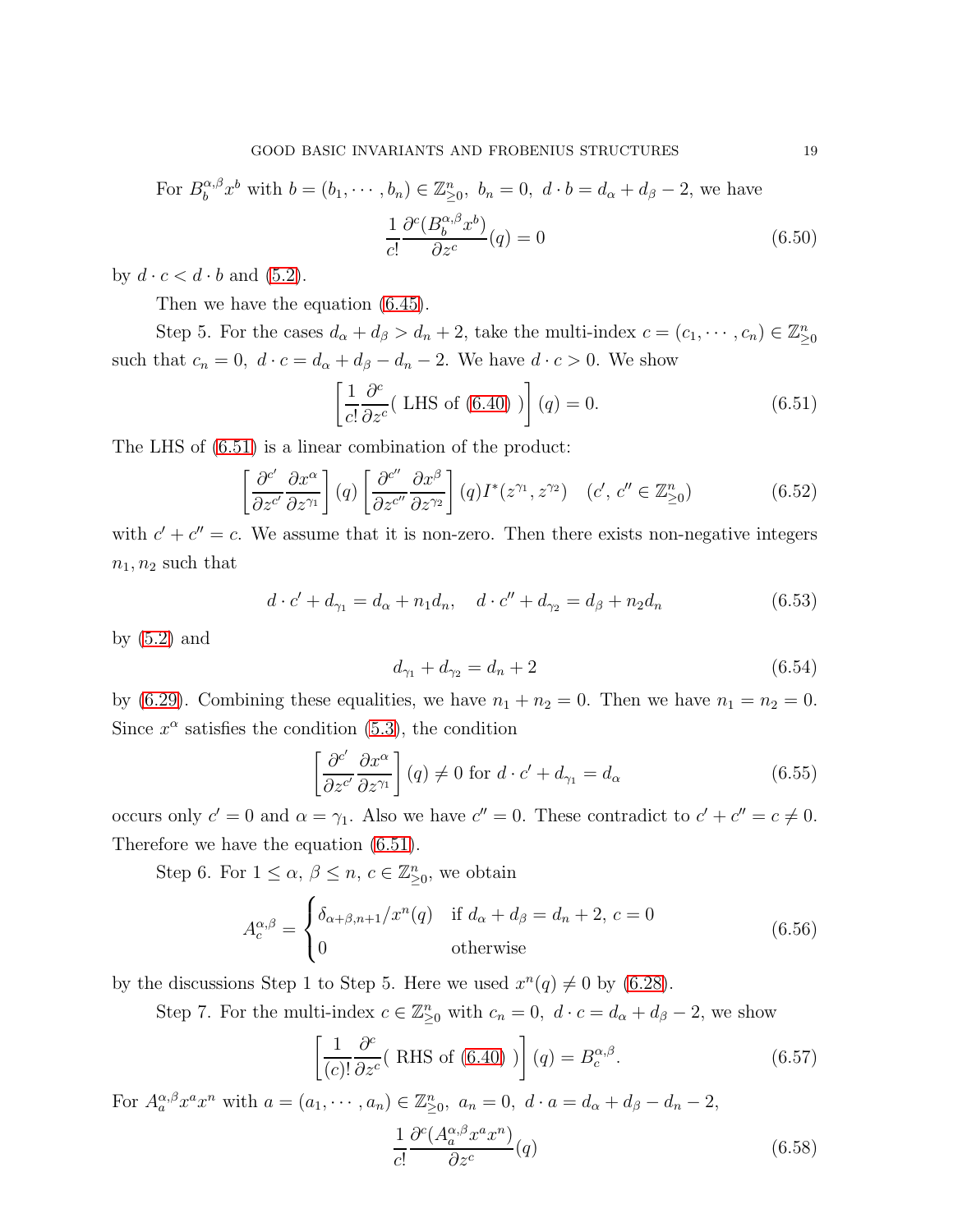is a constant multiple of

<span id="page-19-0"></span>
$$
\frac{\partial^c x^n}{\partial z^c}(q) \tag{6.59}
$$

by Step 6. By  $d \cdot c = d_{\alpha} + d_{\beta} - 2$ , we have  $d \cdot c < 2d_n$ . If  $d \cdot c \neq d_n$ , then [\(6.59\)](#page-19-0) is 0 by [\(5.2\)](#page-9-2). If  $d \cdot c = d_n$ , then by  $c_n = 0$  and [\(5.3\)](#page-9-4), [\(6.59\)](#page-19-0) is 0. Thus [\(6.58\)](#page-18-1) is 0.

For  $B_b^{\alpha,\beta}x^b$  with  $b=(b_1,\dots,b_n)\in \mathbb{Z}_{\geq 0}^n$ ,  $b_n=0$ ,  $d\cdot b=d_{\alpha}+d_{\beta}-2$ , we have

$$
\frac{1}{(c)!} \frac{\partial^c (B_b^{\alpha,\beta} x^b)}{\partial z^c} (q) = B_b^{\alpha,\beta} \delta_{c,b} = B_c^{\alpha,\beta}
$$
\n(6.60)

by  $d \cdot c = d \cdot b$  and [\(5.4\)](#page-9-3). Thus we have [\(6.57\)](#page-18-2).

Step 8. For the multi-index  $c \in \mathbb{Z}_{\geq 0}^n$  with  $c_n = 0$ ,  $d \cdot c = d_\alpha + d_\beta - 2$ , we show

<span id="page-19-1"></span>
$$
\left[\frac{1}{c!} \frac{\partial^c}{\partial z^c} (\text{LHS of (6.40)})\right](q) = \frac{1}{c!} \left[\left(\frac{\partial^c}{\partial z^c} \frac{\partial x^{\alpha}}{\partial z^{n+1-\beta}}\right)(q) + \left(\frac{\partial^c}{\partial z^c} \frac{\partial x^{\beta}}{\partial z^{n+1-\alpha}}\right)\right](q). \quad (6.61)
$$

For the LHS of [\(6.61\)](#page-19-1), it is a linear combination of the product:

$$
\left[\frac{\partial^{c'}}{\partial z^{c'}}\frac{\partial x^{\alpha}}{\partial z^{\gamma_1}}\right](q)\left[\frac{\partial^{c''}}{\partial z^{c''}}\frac{\partial x^{\beta}}{\partial z^{\gamma_2}}\right](q)I^*(z^{\gamma_1}, z^{\gamma_2}) \quad (c', c'' \in \mathbb{Z}_{\geq 0}^n) \tag{6.62}
$$

with  $c' + c'' = c$ . We assume that it is non-zero. Then there exists non-negative integers  $n_1, n_2$  such that  $d \cdot c' + d_{\gamma_1} = d_{\alpha} + n_1 d_n$ ,  $d \cdot c'' + d_{\gamma_2} = d_{\beta} + n_2 d_n$  by [\(5.2\)](#page-9-2) and  $d_{\gamma_1} + d_{\gamma_2} = d_n + 2$ by [\(6.29\)](#page-15-3). Combining these equalities, we have  $n_1 + n_2 = 1$ . Then we have  $(n_1, n_2) =$  $(1, 0), (0, 1)$ . For the case  $(n_1, n_2) = (1, 0), d \cdot c'' + d_{\gamma_2} = d_{\beta}$ . Since  $x^{\beta}$  satisfies [\(5.4\)](#page-9-3),  $c''$ must be 0 and  $\gamma_2 = \beta$ . Then  $c' = c$  and  $\gamma_1 = n + 1 - \beta$ . For the case  $(n_1, n_2) = (0, 1)$ ,  $c'$ must be 0 and  $\gamma_1 = \alpha$ . Then  $c'' = c$  and  $\gamma_2 = n + 1 - \alpha$ .

Then we have

$$
c! \times [\text{LHS of (6.61)}]
$$
  
=  $\left[ \frac{\partial^c}{\partial z^c} \frac{\partial x^{\alpha}}{\partial z^{n+1-\beta}} \right] (q) \frac{\partial x^{\beta}}{\partial z^{\beta}} (q) I^*(z^{n+1-\beta}, z^{\beta}) + \frac{\partial x^{\alpha}}{\partial z^{\alpha}} (q) \left[ \frac{\partial^c}{\partial z^c} \frac{\partial x^{\beta}}{\partial z^{n+1-\alpha}} \right] (q) I^*(z^{\alpha}, z^{n+1-\alpha})$   
=  $\left[ \frac{\partial^c}{\partial z^c} \frac{\partial x^{\alpha}}{\partial z^{n+1-\beta}} \right] (q) + \left[ \frac{\partial^c}{\partial z^c} \frac{\partial x^{\beta}}{\partial z^{n+1-\alpha}} \right] (q).$  (6.63)

Then we have the equation [\(6.61\)](#page-19-1).

Step 9. By [\(6.57\)](#page-18-2) and [\(6.61\)](#page-19-1), we have

$$
B_c^{\alpha,\beta} = \frac{1}{c!} \left[ \frac{\partial^c}{\partial z^c} \left( \frac{\partial x^{\alpha}}{\partial z^{n+1-\beta}} + \frac{\partial x^{\beta}}{\partial z^{n+1-\alpha}} \right) \right] (q) . \tag{6.64}
$$